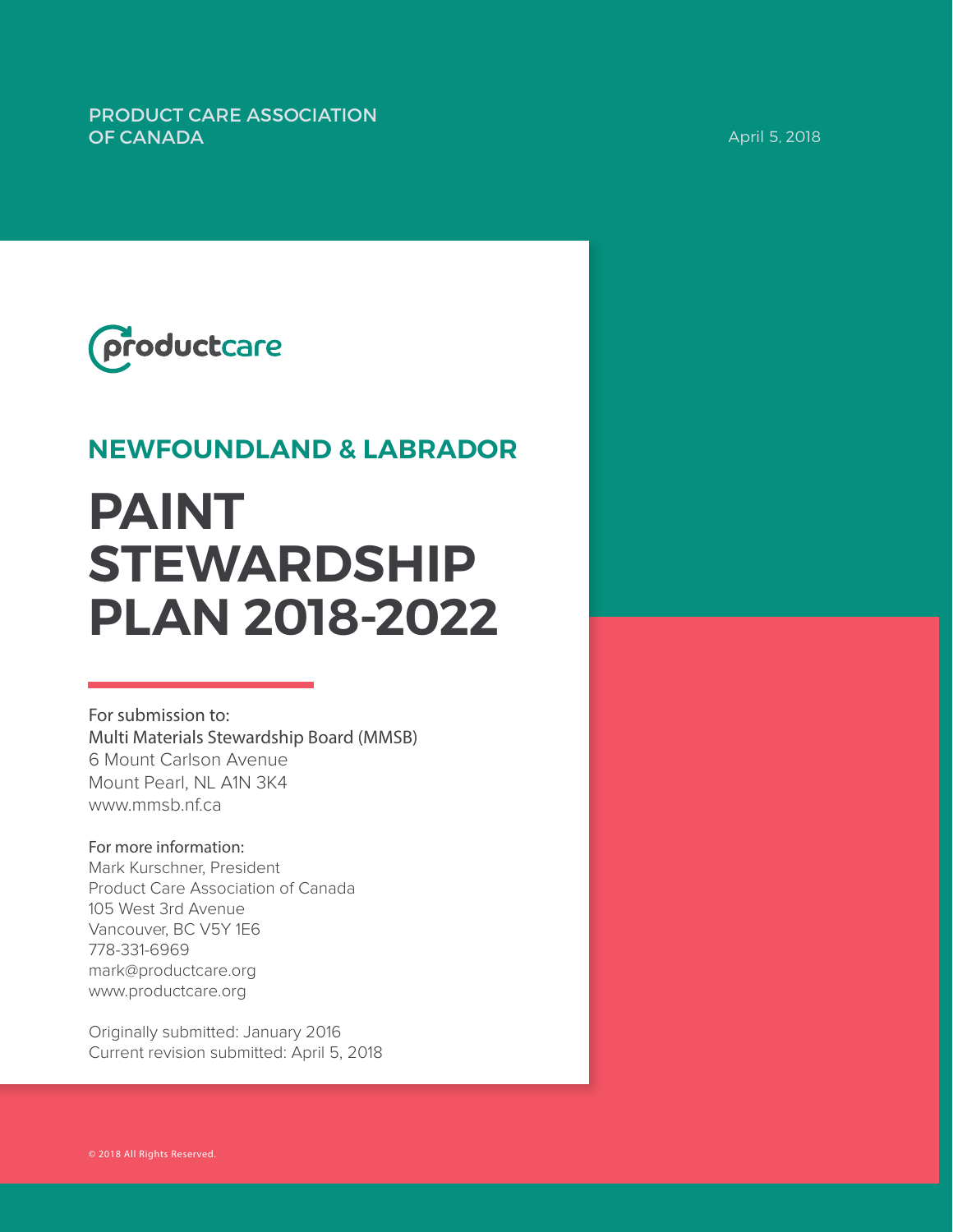#### **Table of Contents**

| 1.   |        |  |  |  |  |
|------|--------|--|--|--|--|
| 2.   |        |  |  |  |  |
| 3.   |        |  |  |  |  |
| 4.   |        |  |  |  |  |
| 5.   |        |  |  |  |  |
|      |        |  |  |  |  |
|      |        |  |  |  |  |
| 6.   |        |  |  |  |  |
|      | 6.1    |  |  |  |  |
|      | 6.1.1  |  |  |  |  |
|      | 6.1.2  |  |  |  |  |
|      | 6.1.4  |  |  |  |  |
|      | 6.1.5  |  |  |  |  |
|      | 6.1.6  |  |  |  |  |
| 7.   |        |  |  |  |  |
| 8.   |        |  |  |  |  |
| 9.   |        |  |  |  |  |
| 10.  |        |  |  |  |  |
|      | 10.1   |  |  |  |  |
|      | 10.1.1 |  |  |  |  |
|      |        |  |  |  |  |
|      |        |  |  |  |  |
| 11.  |        |  |  |  |  |
| 12.  |        |  |  |  |  |
|      | 12.1   |  |  |  |  |
|      | 12.2   |  |  |  |  |
|      | 12.3   |  |  |  |  |
| 12.4 |        |  |  |  |  |
| 13.  |        |  |  |  |  |
|      |        |  |  |  |  |
|      |        |  |  |  |  |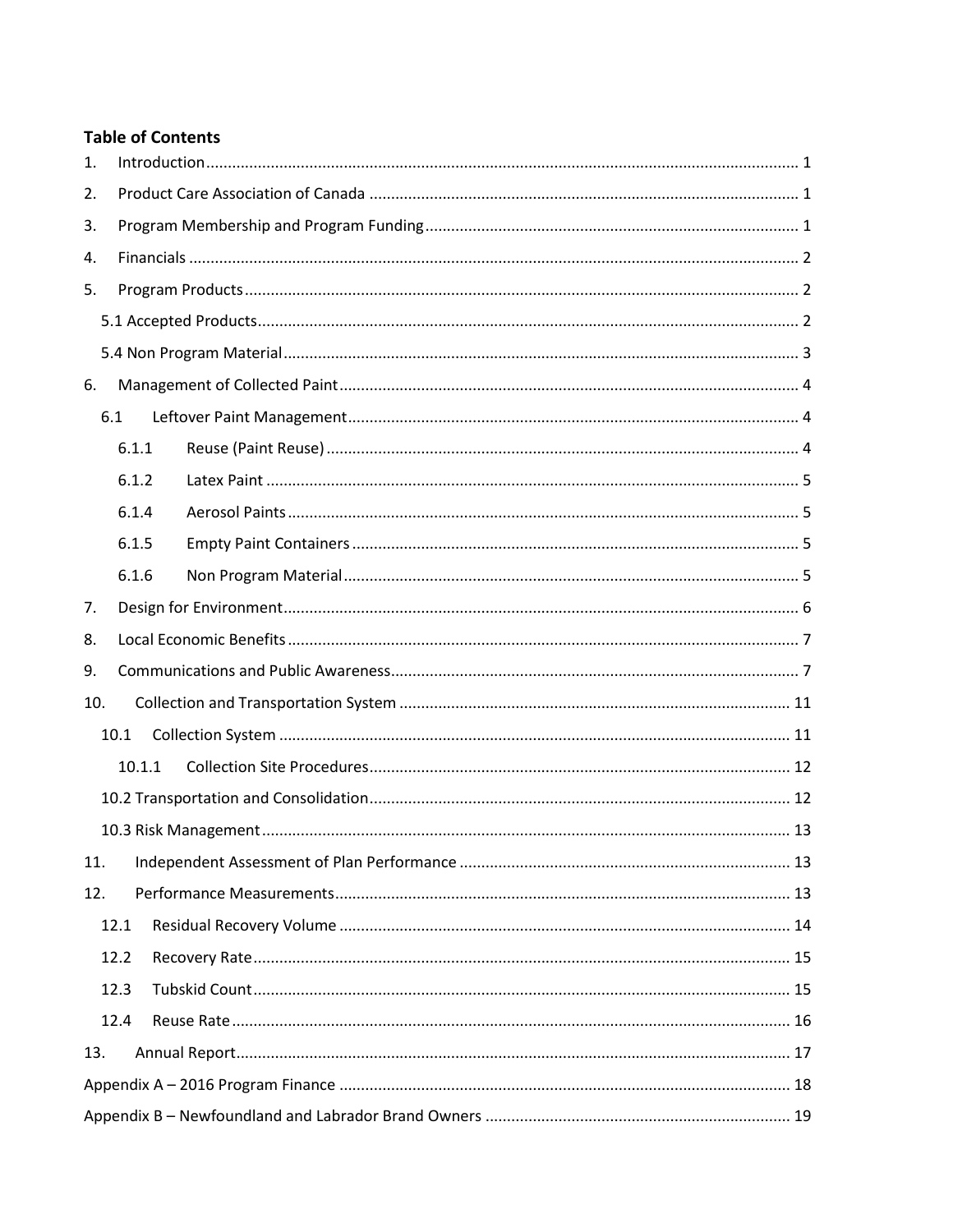# <span id="page-2-0"></span>**1. Introduction**

The 2018-2022 Newfoundland and Labrador Paint Stewardship Program Plan ("Plan") is submitted by Product Care Association of Canada ("PCA") to Multi Materials Stewardship Board (MMSB), pursuant to the requirements of the *Newfoundland and Labrador Waste Management Regulations, 2003, as amended by Regulation 100/10* (O.C. 2012-290) ("Regulation") issued under the *Environmental Protection Act* (O.C. 2003- 226).

The Plan covers the years 2018-2022. Subject to MMSB approval, the Plan replaces the PCA Stewardship Plan dated June 18, 2012 covering the period 2012 - 2015.

Section[s 5](#page-3-1) through [12](#page-14-2) of the Plan address the required elements of a program plan as specified under section 31.6 of the Regulation.

# <span id="page-2-1"></span>**2. Product Care Association of Canada**

The Newfoundland and Labrador Paint Stewardship Program is operated and managed by PCA. PCA is a federally incorporated, not for profit product stewardship association formed in response to stewardship regulations and is governed by a multi-sector industry board of directors.

PCA also operates paint stewardship programs in seven other Canadian provinces: BC, SK, MB, ON, NB, NS and PEI, as well as stewardship programs for other products such as household hazardous waste, smoke alarms, and lighting products in a number of provinces, including QC.

# <span id="page-2-2"></span>**3. Program Membership and Program Funding**

The Plan is submitted by PCA on behalf of brand owners of paint products who have appointed PCA as their agent under the Regulation (for a current list of brand owners see Appendix B **–** [Newfoundland and Labrador](#page-20-0)  [Brand Owners\)](#page-20-0). The Program is open to any brand owner to join, subject to agreeing to PCA's by-laws and membership agreement.

The Program is funded by Environmental Handling Fees (EHFs) paid to PCA by its members based on the quantity of designated products sold or supplied in Newfoundland and Labrador. The EHF is not a tax or a refundable deposit. According to section 31.14 of the Regulation, the EHF must be integrated into the product price and is subject to retail sales taxes; it may not be displayed at the time of retail sale as a separate charge.

EHF rates are set by PCA's Board of Directors and are subject to change as needed to ensure there are sufficient funds to operate the Program. Current EHFs for Program Products (as defined under section 5.1 of this Plan) are listed in Table 1**Error! Reference source not found.** below.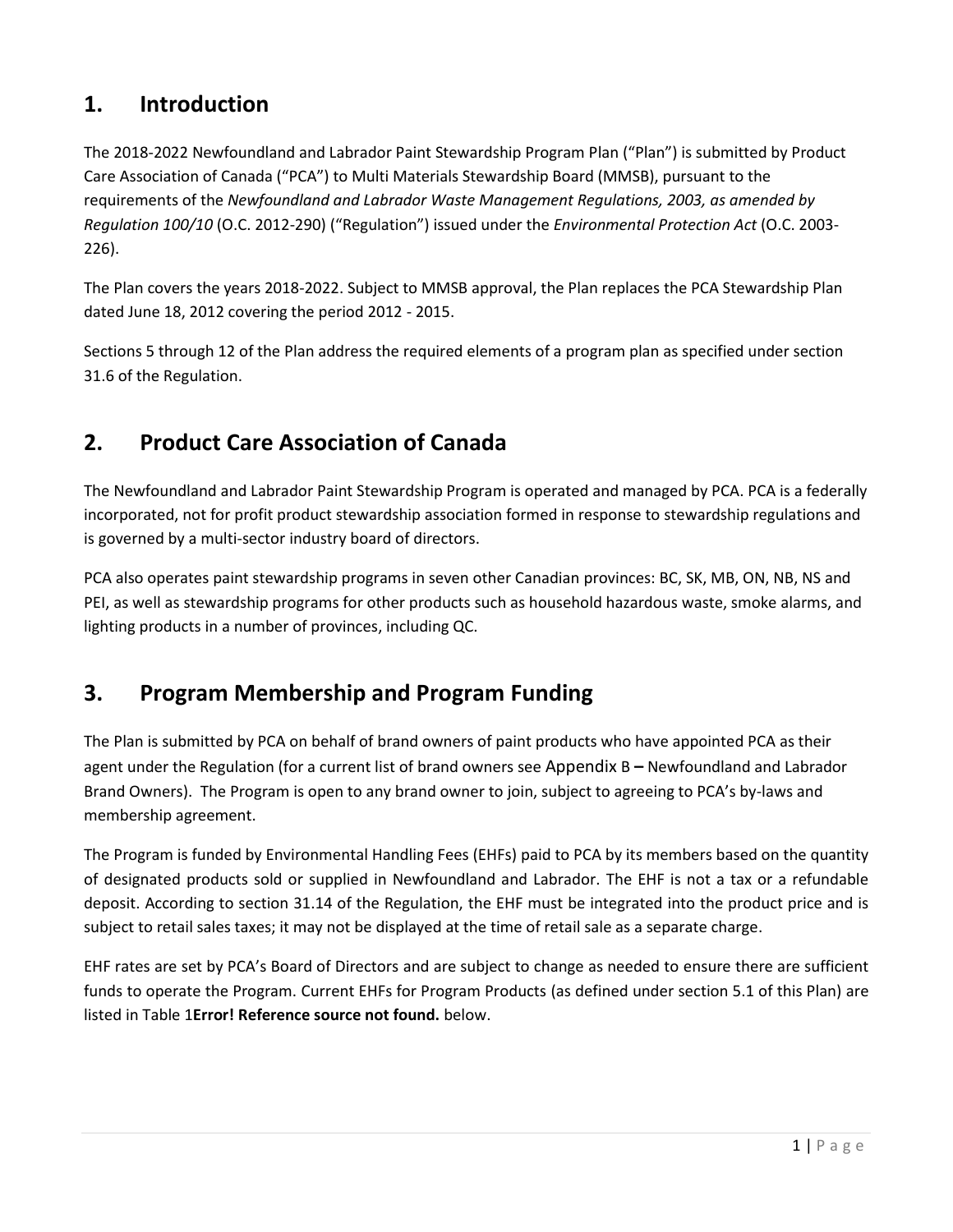#### **Table 1: EHF for Program Products as of February 2018**

| <b>Paint container size</b><br>ranges | <b>EHF Rate</b> |
|---------------------------------------|-----------------|
| 100 ml to 250 ml                      | \$0.20          |
| 251 ml to 1 litre                     | \$0.35          |
| 1.01 litres to 5 litres               | \$0.70          |
| 5.01 litres to 23 litres              | \$1.50          |
| Aerosol paint (any size)              | \$0.20          |

### <span id="page-3-0"></span>**4. Financials**

Program revenues are applied to the operation of the Program, including but not limited to administration, communication and public education, collection, transport, recycling and responsible disposal of collected residual products, as well as maintenance of a reserve fund. The Program's financial performance is tracked separately and segmented from PCA's other programs. A summary of the Program's audited revenues and expenses for 2016 is provided in Appendix A. The Program discloses its audited financial statements each year in its annual report, available on PCA's website ([www.productcare.org\)](http://www.productcare.org/).

The reserve fund is used to stabilize program funding in the case of unexpected fluctuations in operating costs or reduced revenue due to economic or other factors. The reserve fund is also intended to cover the cost of winding up the Program in the event of regulatory changes. The reserve fund policy is set by PCA's Board of Directors.

### <span id="page-3-1"></span>**5. Program Products**

#### **Regulatory Requirement**

*31.6 (a): the collection of waste paint by the brand owner, including the collection of waste paint of other brand owners*

#### <span id="page-3-2"></span>**5.1 Accepted Products**

The Program is responsible for managing post-consumer leftover "paint" as defined in section 31.1(f) of the Regulation. The Regulation defines "Paint" as:

- i. a tinted or untinted latex, oil or solvent-based architectural coating used for a commercial or household purpose, and includes stain and the coating's container, or
- ii. a coloured or clear paint or stain sold in an aerosol container and includes the paint's or stain's container, but does not include coatings intended for marine antifouling or industrial applications.

For further clarity, the following are included as "Program Products". This list is subject to change by PCA.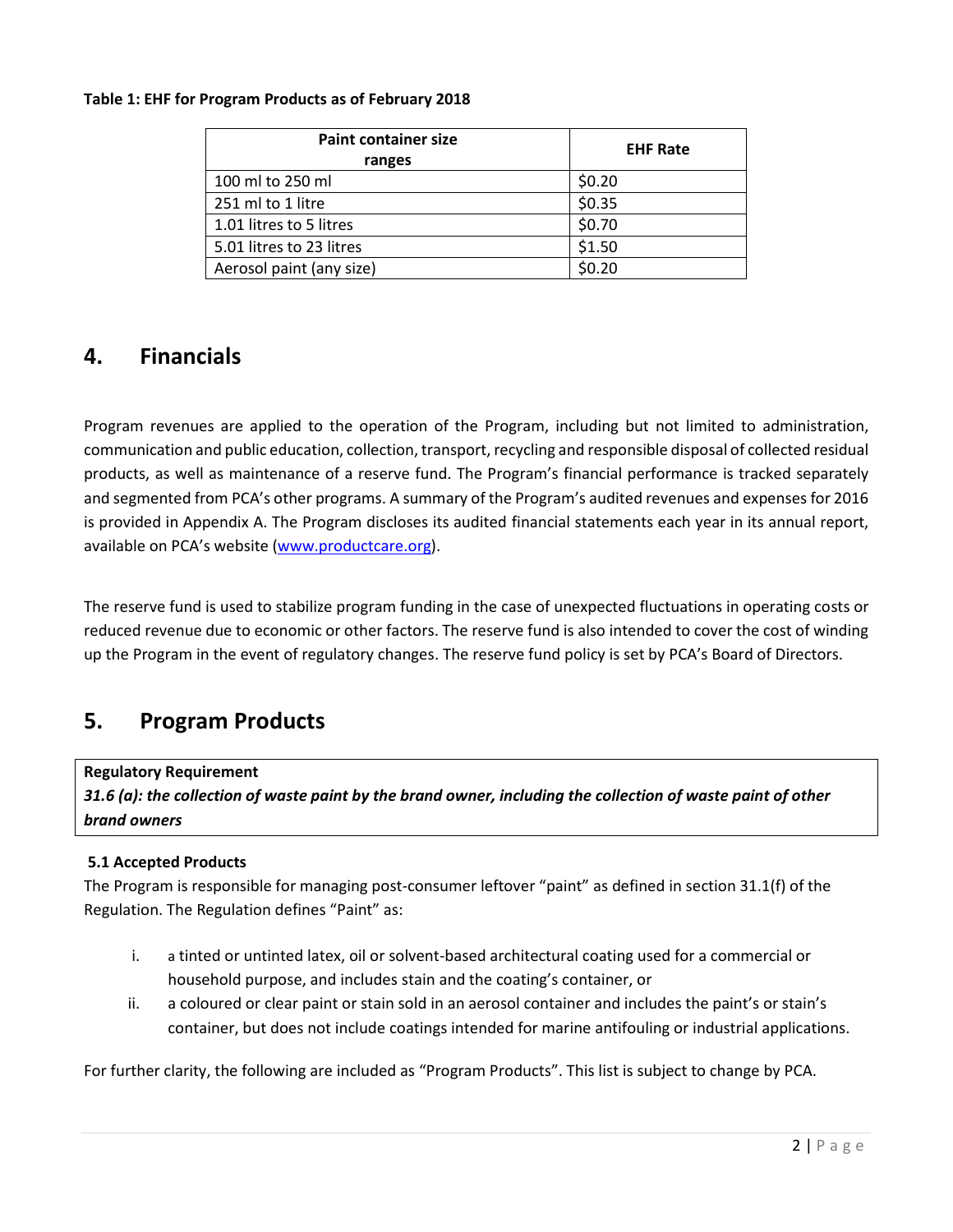- Architectural paint and related containers (including already empty containers) to a maximum container size of 25L, sold or supplied in Newfoundland and Labrador including:
	- o Interior & exterior: latex, acrylic, water-based, alkyd, enamel, oil-based deck coatings and floor paints (including elastomeric)
	- o Varnishes and urethanes (single component)
	- o Concrete/masonry paints
	- o Drywall paints
	- o Primers (metal, wood)
	- o Undercoats
	- o Stucco paint
	- o Marine paint (unless registered under Pest Control Act)
	- o Wood finishing oils
	- o Wood preservatives (unless registered under Pest Control Act)
	- o Melamine, metal & anti-rust paints, stains, shellac
	- o Swimming pool (single component)
	- o Already empty paint containers
	- o Stain blocking paint
	- o Textured paints
	- o Block fillers
	- o Wood, masonry, driveway sealers or water repellants (non-tar/bitumen based)

The Program accepts Program Products sold in Newfoundland and Labrador regardless of the brand owner. The Program accepts Program Products from any consumer/user of Program Products including households, businesses, institutions and government and commercial painters as long as the leftover Program Products were generated in Newfoundland and Labrador.

#### <span id="page-4-0"></span>**5.4 Non Program Material**

Non program materials, whether paint (e.g. industrial coatings) or non-paint products (e.g. paint thinners), introduce unfunded costs and safety hazards into the system and are not accepted. Minimization of nonprogram material is achieved through a comprehensive program of public education, signage at collection sites, collection site staff training, as well as effective regulatory enforcement against those who abandon products at or near collection sites. Any non-program material which does accidentally enter the system is segregated at the time of processing for special handling. Non program material includes, but is not limited to, the following:

- Paint for industrial use
- Paint containing pesticides (e.g., anti-fouling paints)
- Automotive paint (non-aerosol)
- Baked on coatings
- Craft paint (non-aerosol)
- 2 component epoxies
- 2 part paints
- Resins
- Traffic or line marking paint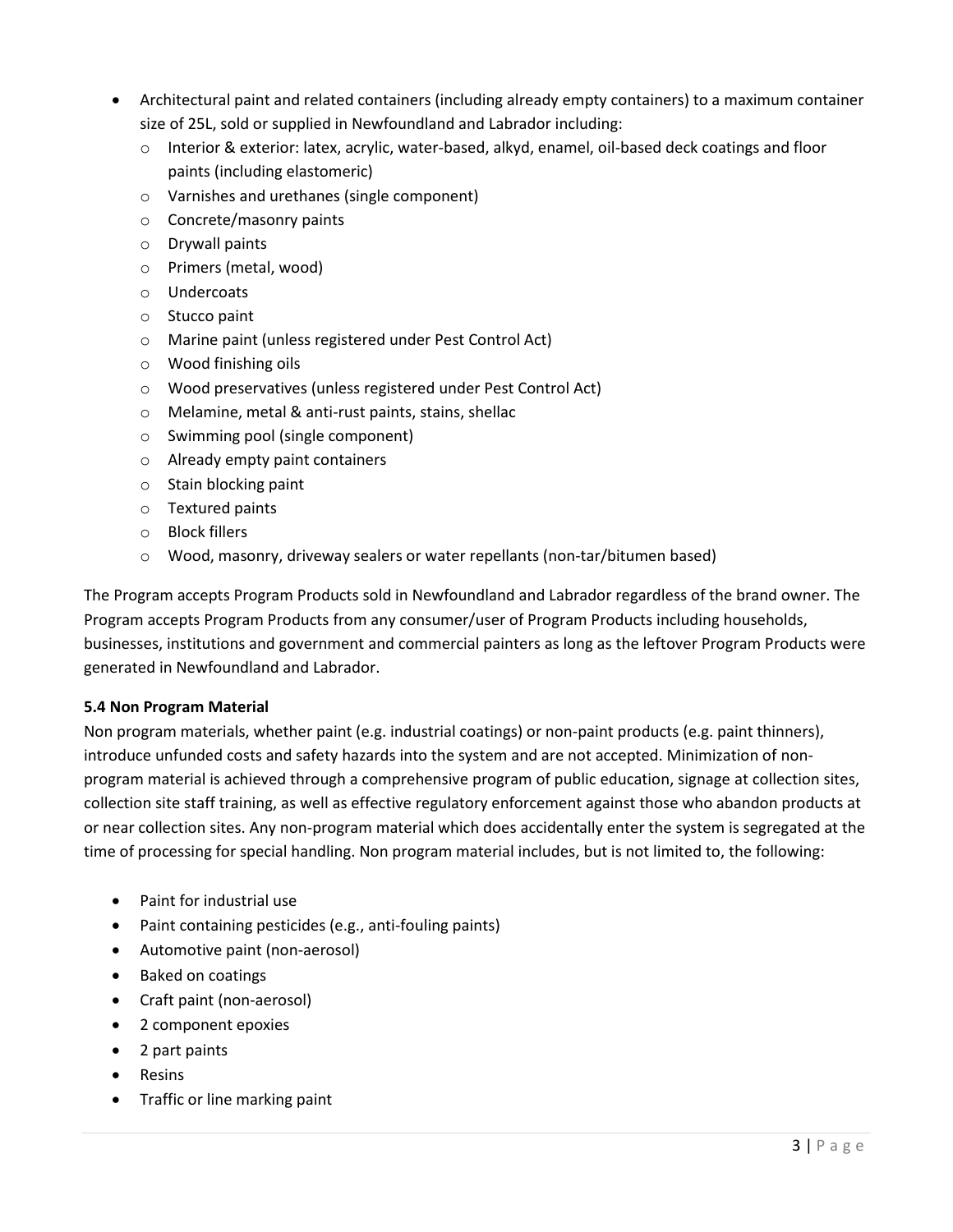- Deck cleaners
- Caulking compounds, epoxies, glues or adhesives
- Tar or bitumen based products
- Paint thinners, mineral spirits or solvents
- Household chemicals
- Brushes, bags and rollers
- Unlabelled or improperly sealed containers
- Non paint products

## <span id="page-5-0"></span>**6. Management of Collected Paint**

**Regulatory Requirement** *31.6 (b): the management of waste paint in adherence with the following, in order of preference: (i) reuse (ii) recycle (iii) disposal in an engineered landfill (iv) recovery of energy* 

#### <span id="page-5-1"></span>**6.1 Leftover Paint Management**

The Program's objective is to eliminate the improper disposal of paint in the environment, while recovering the resources present in leftover paint. The following are the management options that the Program employs for the various Program Products in accordance with the hierarchy of management options under section 31.6(b) of the Regulation:

|                               | <b>Reuse</b> | <b>Recycle</b> | <b>Energy</b><br><b>Recovery</b> | <b>Engineered</b><br>Landfill | <b>Incineration</b> |
|-------------------------------|--------------|----------------|----------------------------------|-------------------------------|---------------------|
| <b>Latex Paint</b>            |              |                |                                  |                               |                     |
| <b>Oil-based Paint</b>        |              |                |                                  |                               |                     |
| <b>Aerosol Paint</b>          |              |                |                                  |                               |                     |
| <b>Empty Paint Containers</b> |              |                |                                  |                               |                     |

#### <span id="page-5-2"></span>**6.1.1 Reuse (Paint Reuse)**

PCA has implemented a "Paint Reuse" program which gives away better quality returned paint (latex or alkyd) to the public at participating collection sites. This is an efficient way to manage leftover paint as the product is used for its intended purpose, and does not require transportation and reprocessing. However, this may reduce the volume and quality of paint available for reprocessing. Not all paint is of quality that can be used in the Paint Reuse program. In some cases the paint may be contaminated or in the form of skin/sludge, making it unsuitable for Paint Reuse.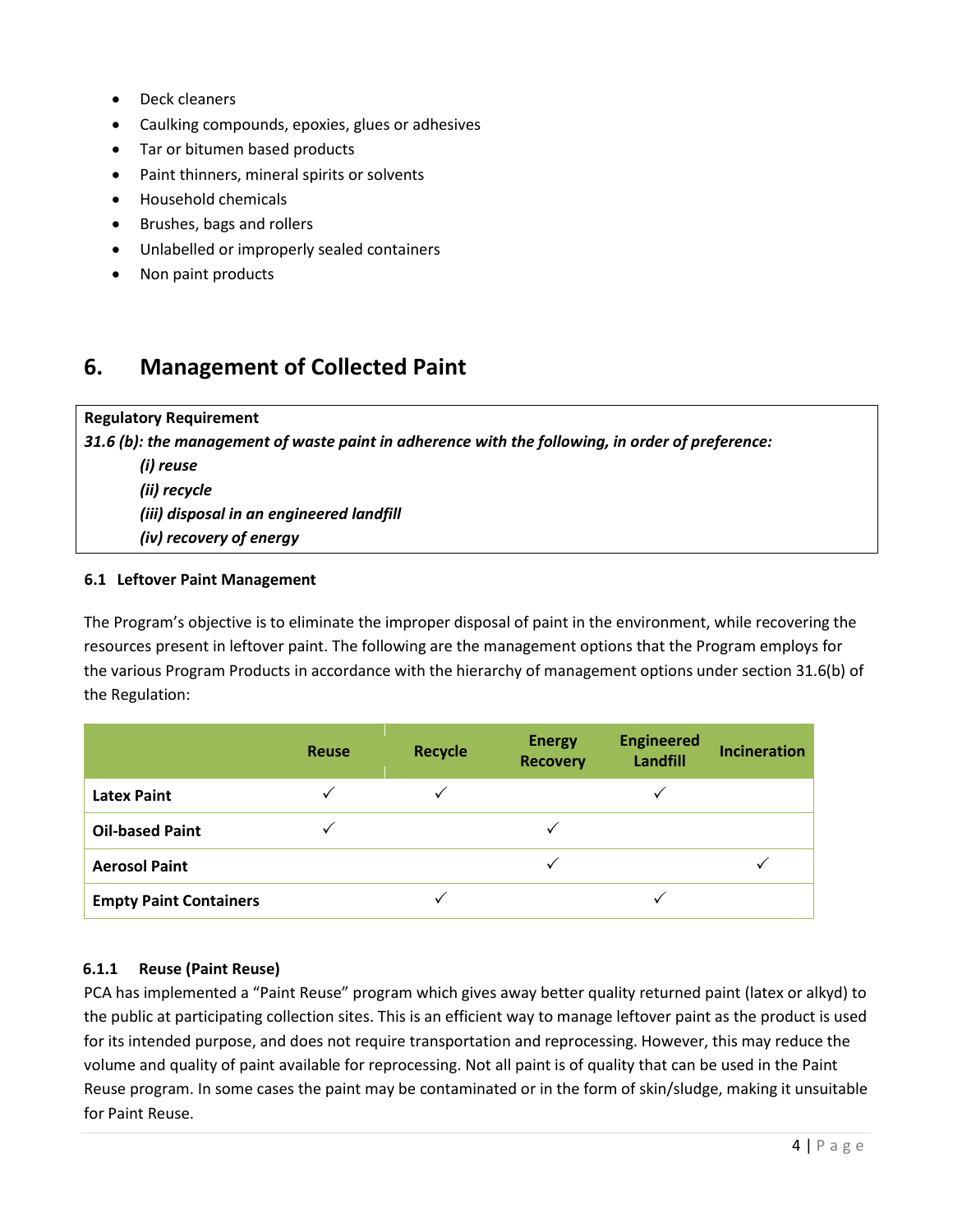In 2016, 21 collection sites offered paint reuse, including Green Depots and local government waste facilities. Participation in the Paint Reuse program is voluntary and can be limited by factors such as storage space, weather conditions and staff availability.

In the four year period 2013-2016, approximately 28,500 litres of paint were reused through the Paint Reuse program.

Consumers receiving paint from the Paint Reuse program take the product "as is" and are informed that there is no guarantee regarding the suitability of container contents. Collection site staff apply special labels to each container for this purpose and consumers are required to sign a waiver form prior to taking the paint for reuse.

The Program will continue its efforts to expand the Paint Reuse program.

#### <span id="page-6-0"></span>**6.1.2 Latex Paint**

Currently, waterborne (latex) paints make up more than 90 per cent of paint products on the market. Recovered latex paint is first sorted by quality. The higher quality latex paint is then consolidated by colour, in preparation for recycling. Lower quality latex paint, which is not suitable for recycling, is stabilized and sent to an engineered landfill. Canadian and overseas markets for recycled latex paint continue to grow, influenced by increased consumer awareness and acceptance of "green" building products.

#### **6.1.3 Oil-Based Paint**

Sales of oil-based (alkyd) paint continue to decline, due to regulations addressing volatile organic compounds (VOC) and other factors, and currently represent less than 10% of the architectural paint market. Similarly, while technology exists for "paint to paint" recycling of alkyd paints, the market for the product is very limited and continues to decline due to stricter VOC regulations affecting alkyd paint, as well as technological advancements in the manufacture of latex paint. Alkyd paint that can be recycled as paint is limited to specific colours for specific applications. The remaining recovered alkyd paint is utilized for its energy value, blended with other hydrocarbons as an alternative fuel in licensed facilities, such as cement kilns with high level air quality controls.

#### <span id="page-6-1"></span>**6.1.4 Aerosol Paints**

The quantity of paint recovered from paint aerosols is very limited and consists of a variety of product formulations that limit the options for recycling. In order to be processed, paint aerosols are punctured, the contents drained and the propellant captured in activated carbon filters. The residual paint is used for energy recovery and the steel containers are recycled.

#### <span id="page-6-2"></span>**6.1.5 Empty Paint Containers**

The ability to recycle empty containers (metal and plastic) is dependent on a number of factors including, but not limited to, availability of recycling technology, reasonable accessibility to recycling facilities, commodity market pricing, etc.

Steel containers are generally recyclable subject to market conditions. Options to recycle plastic containers are more limited. Containers that cannot be recycled are disposed of responsibly.

#### <span id="page-6-3"></span>**6.1.6 Non Program Material**

Non-program material which enters the system is segregated at the processing stage for shipment to a hazardous waste management company for processing and management. Depending on material type,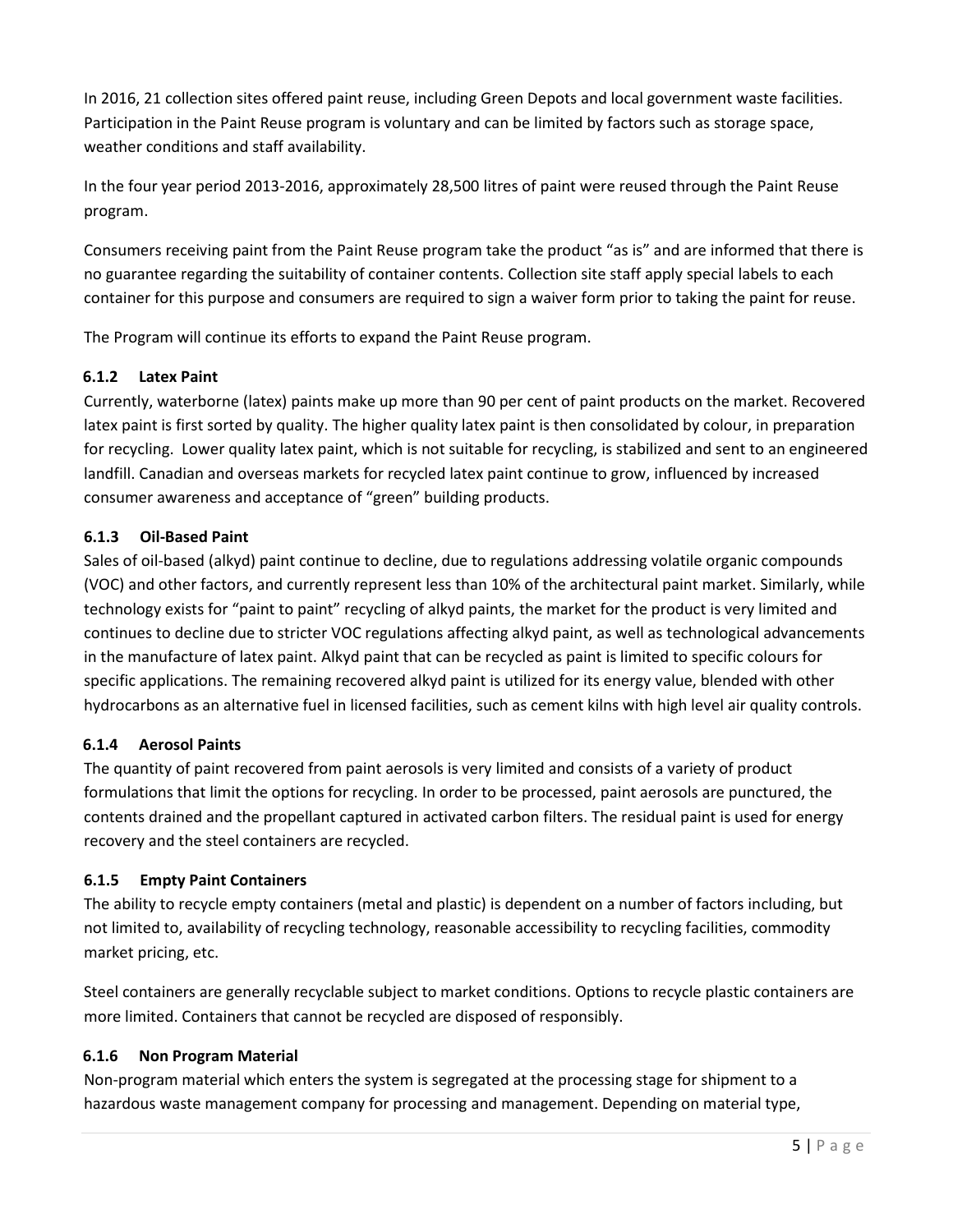processing methods for non-program material include physical or chemical treatment, energy recovery, incineration or landfilling.

# <span id="page-7-0"></span>**7. Design for Environment**

**Regulatory Requirement** *31.6 (e): a description of the efforts being made by the brand owner to redesign paint products to improve reusability and recyclability 31.6 (j) the elimination or reduction of the environmental impacts of waste paint*

The overall program objective is to reduce the environmental impact of leftover paint through the application of the pollution prevention hierarchy (reduce/reuse/recycle). However, most brand owners manufacture for a market area that includes more than one province or country, limiting the ability for a stewardship program of this scope to influence how products are designed.

Nevertheless, there are several significant trends that are improving the environmental footprint of paint products. There has been a steady shift in the marketplace from oil based (alkyd) paints to water based (latex) paints due to a number of factors, including:

- Consumer preference for more environmentally friendly products;
- Advanced water based coating technology providing similar product performance as oil based technology; and
- Regulatory requirements such as Environment Canada's *Volatile Organic Compound (VOC) Concentration Limits for Architectural Coatings Regulation (P.C 2009-1535)* which sets limits for VOCs for a number of coatings including architectural coatings. These new regulations require coatings manufacturers to switch to low VOC formulations.

This trend is expected to continue as consumer preference for latex paint increases and technical specifications improve.

In addition, the Program utilizes the following tools to minimize the environmental impact of leftover paint:

- Fee rates paid to the Program by brand owners based on container size;
- Promotion to the consumer of the "B.U.D" rule, i.e. **B**uy what you need, **U**se what you buy and **D**ispose of the remainder responsibly;
- Consumer education on the proper storage methods for leftover paint;
- Operation of a paint reuse program whereby leftover paint is made available to the public free of charge; and
- Research into alternative management options for collected materials.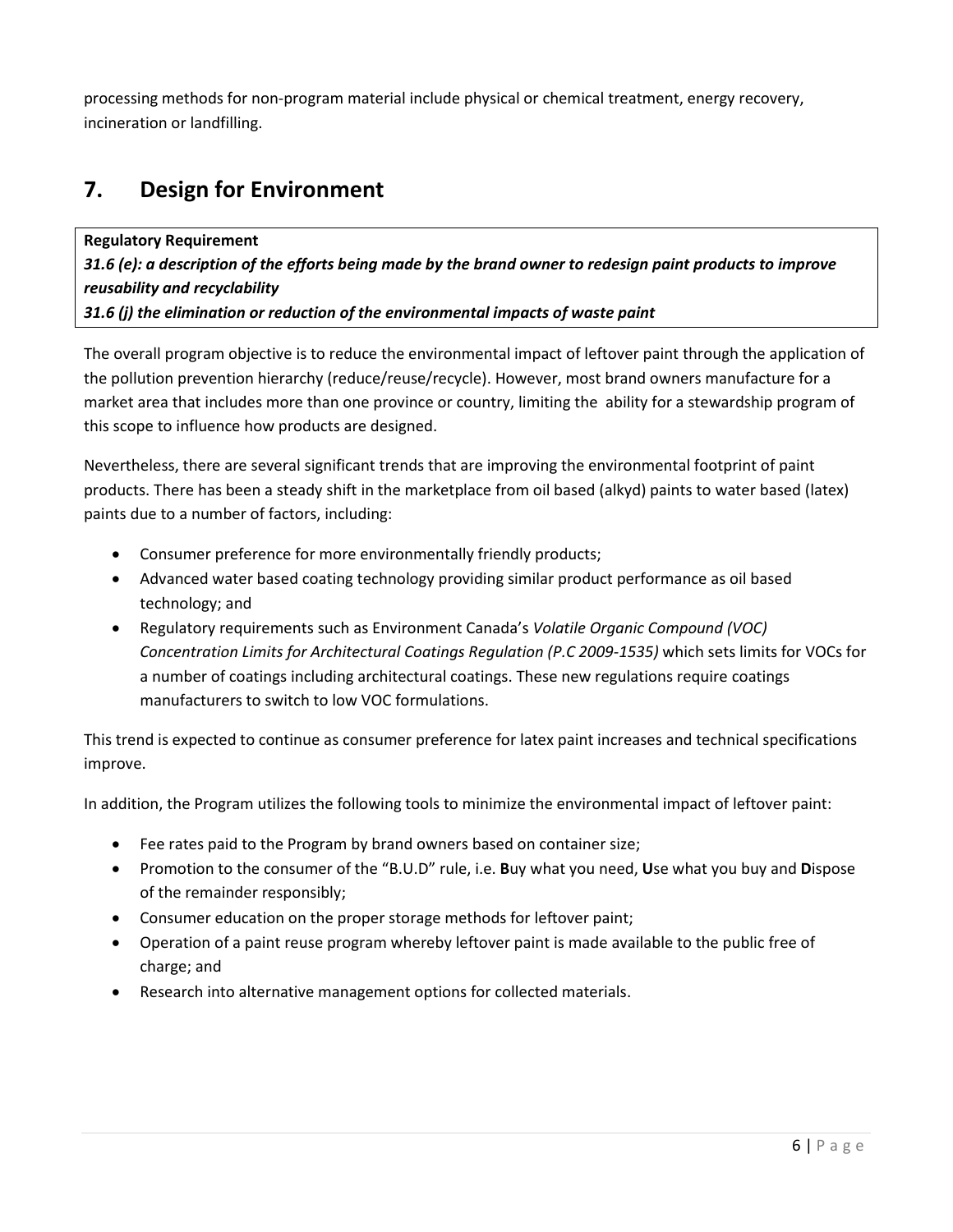# <span id="page-8-0"></span>**8. Local Economic Benefits**

#### **Regulatory Requirement**

*31.6 (f): a description of the efforts made by the brand owner to maximize the local economic benefits created through the implementation of the paint stewardship plan*

Program implementation provides economic benefits within Newfoundland and Labrador. A local program coordinator helps to manage the operation of the Program. The Program utilizes existing collection sites in the Province, and the added activity can result in increased revenue and employment opportunities for those facilities. The Program contracts with transportation services for pickup from collection sites using in-province service providers. The high cost of transportation to and from Newfoundland and Labrador provides an incentive to the Program to manage as many functions within the Province as possible. Communication activities, such as the printing of program materials, are also conducted within the Province.

<span id="page-8-2"></span>In 2014 the Program contributed funding to the Harris Centre – MMSB Waste Management Research Fund at Memorial University for a three year period, for the purpose of stimulating research activities related to Newfoundland and Labrador's solid waste management.

### <span id="page-8-1"></span>**9. Communications and Public Awareness**

#### **Regulatory Requirement**

*31.6(g): a communications plan for informing consumers of the brand owner's paint stewardship plan and the location of all return collection facilities, in addition to the brand owner's obligations under section 31.13*

The following describes the Program communications strategy for Newfoundland and Labrador. The Program will inform MMSB of planned communication tactics used by the Program on an annual basis.

#### **9.1 Insights**

PCA obtains information about the interaction of consumers with paint from a number of sources, including surveys, sales data, industry research, observations from PCA staff visits to communities around the Province, as well as the experience gained from operating the Program since inception.

Through these sources the Program can better assess, among others:

- Who purchases and uses Program Products;
- When consumers consider recycling Program Products;
- Where consumers go to find information about recycling programs;

This information is then used to inform the Program's strategies for raising consumer awareness.

Findings from these various sources suggest the following about consumer behaviour:

- Program Products are infrequently purchased by consumers.
- Sales data indicates that Program Products are primarily used seasonally, through spring, summer and early fall.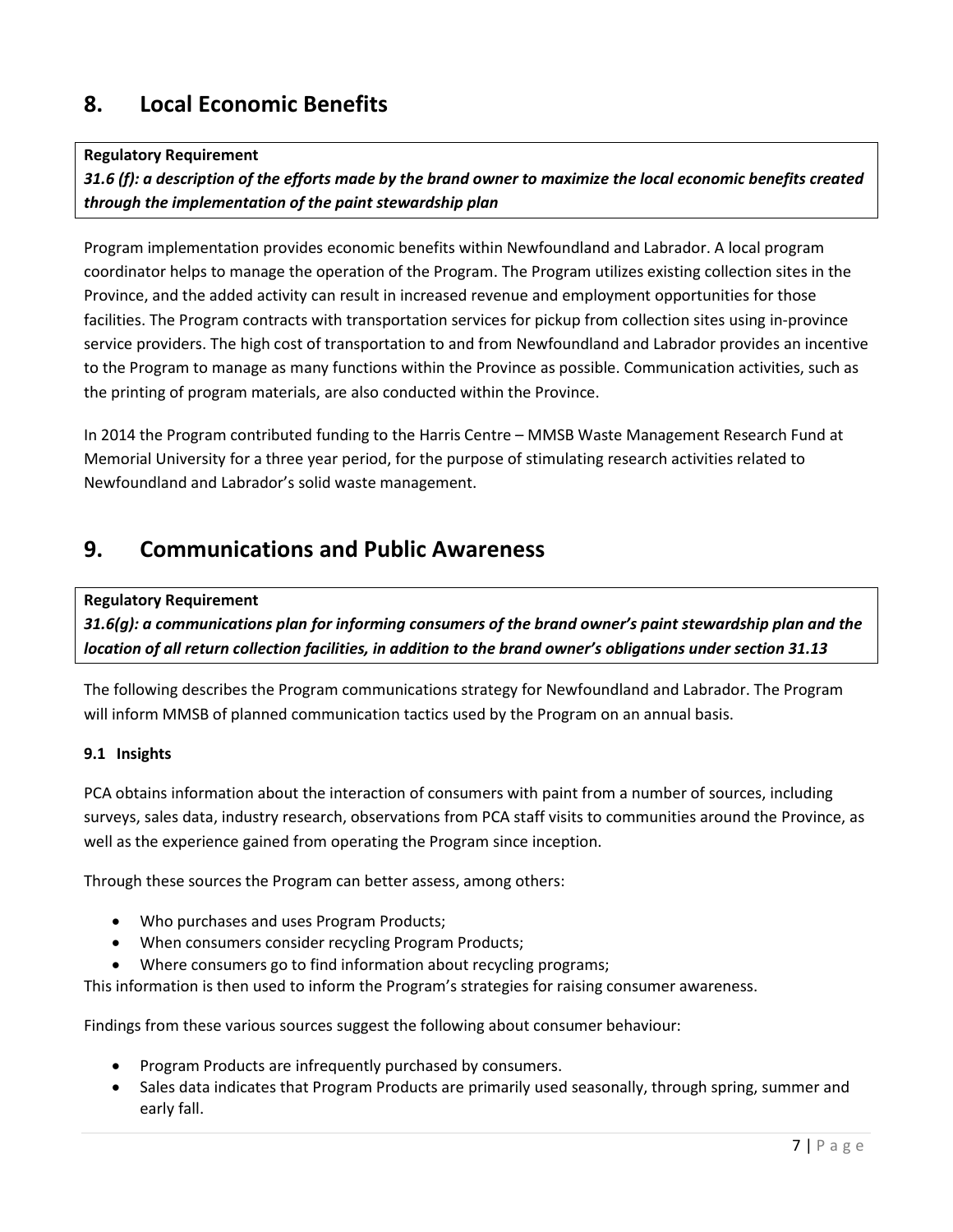- Consumers seek information about recycling Program Products from a wide variety of sources with a large majority indicating that they learned about the Program through the internet and through various mass media channels (TV, radio, print advertising).
- Consumers tend to keep leftover paint for future reuse and only decide to dispose of it when the product is no longer needed or usable.

PCA considers a number of variables when setting consumer awareness targets. While the above-mentioned consumer behaviour insights play a role, there are several other factors that influence consumer awareness levels. These include:

- Program lifecycle. Experience with other stewardship programs indicates that programs go through a number of phases: launch, growth, maturity. Subject to variations, programs generally experience rapid growth in awareness during the launch phase, followed by strong annual increases in the program's first five years, followed by slower growth and then stabilization.
- Consumer usage patterns. Paint is a product that is used by only a portion of the population, and on an infrequent basis. Most households will only use paint every 5-7 years and then store the leftover product for even longer intervals before deciding to recycle. Studies show that a high percentage of homeowners purchase paint, but only a minor proportion of renters. Virtually all households indicate that one person in the household is responsible for recycling Program Products. Therefore, it is reasonable to expect that awareness levels will be lower than for stewardship programs of other products that are consumed on a regular and frequent basis.
- Product seasonality. The length of the Province's painting season has an impact on the duration of time when paint is "top of mind" (ie. being purchased and used by consumers). Newfoundland and Labrador has a shorter painting season compared to most other provinces, which results in a shorter period of consumer attention.
- Incremental Cost. Increasing awareness levels requires significant resources. Furthermore, as awareness levels increase, so does the incremental cost of further increases. Any communication plan must consider the return on investment.
- Stakeholder participation. Awareness levels are enhanced when communication and education activities are shared with community partners. Other provincial paint programs have seen significant boosts in awareness where local government and communities promote the program. The Program continues to explore opportunities for providing messaging through local community channels.
- Visible fees. Other product stewardship programs in the Province and elsewhere have the benefit of fees being visible to the consumer, which increases consumer awareness of the program at point of sale. Regulations do not permit the visible fee option for paint in Newfoundland and Labrador.
- $\bullet$

### **9.2 Communications Strategy and Direction**

Marketing is a rapidly evolving landscape, with new technologies and the way consumers access information changing constantly. Consequently, strategies and tactics can be expected to be adjusted from time to time throughout the life of the Plan. Based on the available information on consumer attitudes and consumption patterns, the Program intends to continue to use a broad range of tactics to educate consumers during peak use periods, ranging from general messaging via mass media to behaviour-specific messaging through targeted channels, such as social media. Various potential tactics are detailed below.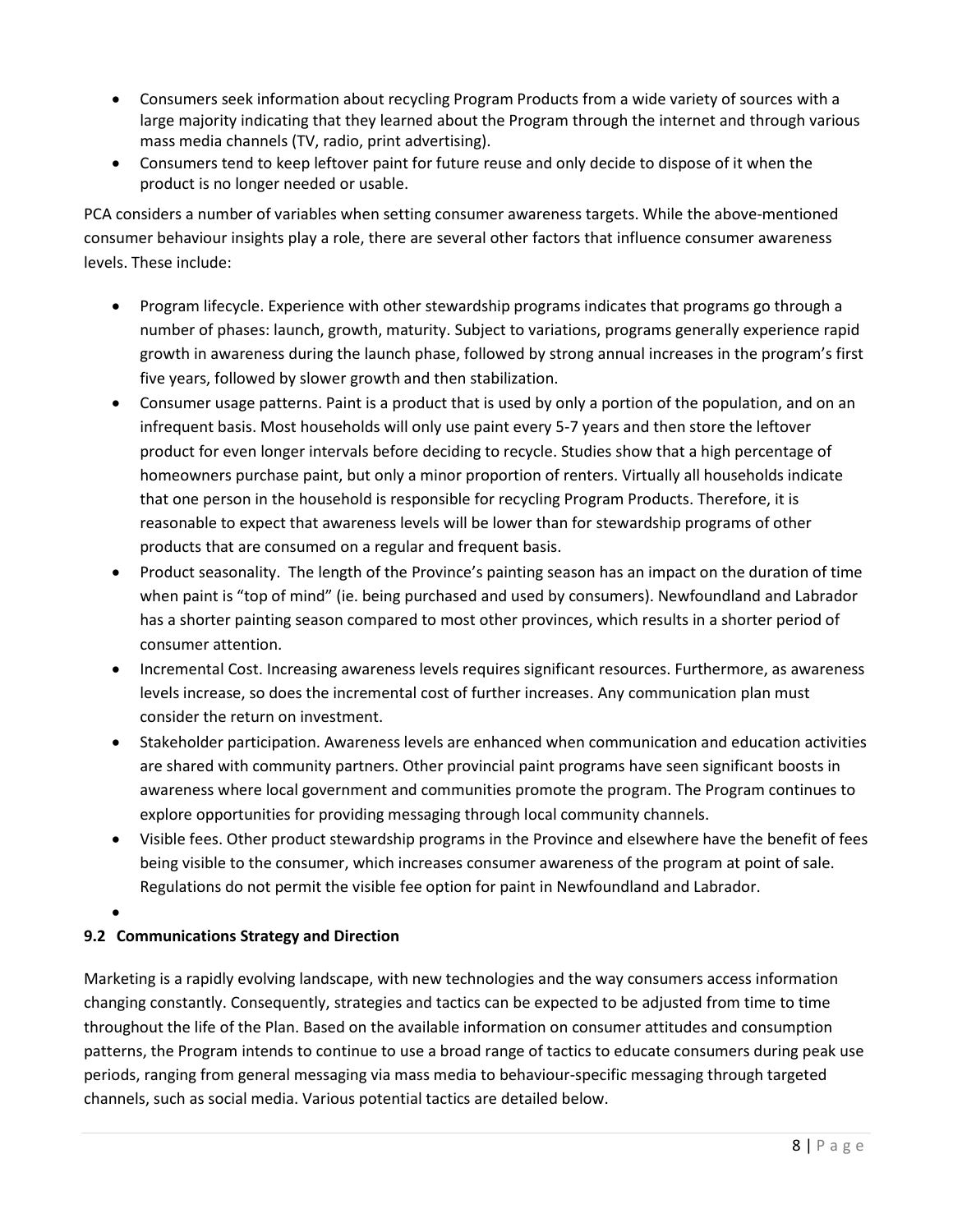#### **Internet**

- **Program Website**: Provides information to NL residents on:
	- o Collection site locations and hours of operation
	- o Description of products accepted by the program
	- o Details on applicable environmental handling fees and economic benefits of the Program
	- o Annual reports and other program information
	- $\circ$  Information for consumers on buying the right amount of paint as well as the safe storage and handling of Program Products
- **Website Links:** Links between the Program's website and websites of third parties, such as regional governments, improve the Program's search engine ranking, provide third-party validation, and improve accessibility to Program information.
- **Social Media:** Social media channels, such as Facebook, Twitter, Instagram and YouTube that serve to communicate and engage the public, are used to share educational content about the Program and respond to comments and questions received. Social media also provides an opportunity to create and disseminate targeted messaging. For example, since selling or cleaning a home are the top reasons for recycling, the Program can target those who "like" topics, brands and channels related to home improvement. The Program is also able to target those who like/follow retailers who sell Program Products to develop awareness at the beginning of the Product's lifecycle.
- **Search Engine Marketing (SEM) and Digital Advertising:** Targeted digital ads, including Google Display and Google Search ads, that target people who are searching for information related to Program Products (e.g. "Where can I recycle paint", "Where can I buy paint", etc.). Digital advertising tools also target those who have previously visited the Program's website and "retargets" them with digital advertisements.

#### **Point of Sale and Return**

- **Point of Sale (PoS) Materials**: Program brochures, posters and other informational materials available to retailers to provide to consumers. The Program regularly updates and replenishes materials upon request, free of charge.
- **Point of Return Materials**: Program signage for display and counter cards to distribute to consumers. The Program consults with collection sites to identify the type of materials and messaging to best engage consumers.

#### **Traditional Advertising**

- **Traditional Media Channel:** Advertising run via traditional media channels in order to promote public education and awareness of programs. Campaigns may include general awareness campaigns, as well as campaigns focused on specific communities as needed. Potential mediums include TV, radio and print advertising.
- **Earned Media:** Pitches on newsworthy topics to traditional media reporters in an attempt to gain coverage to promote program awareness.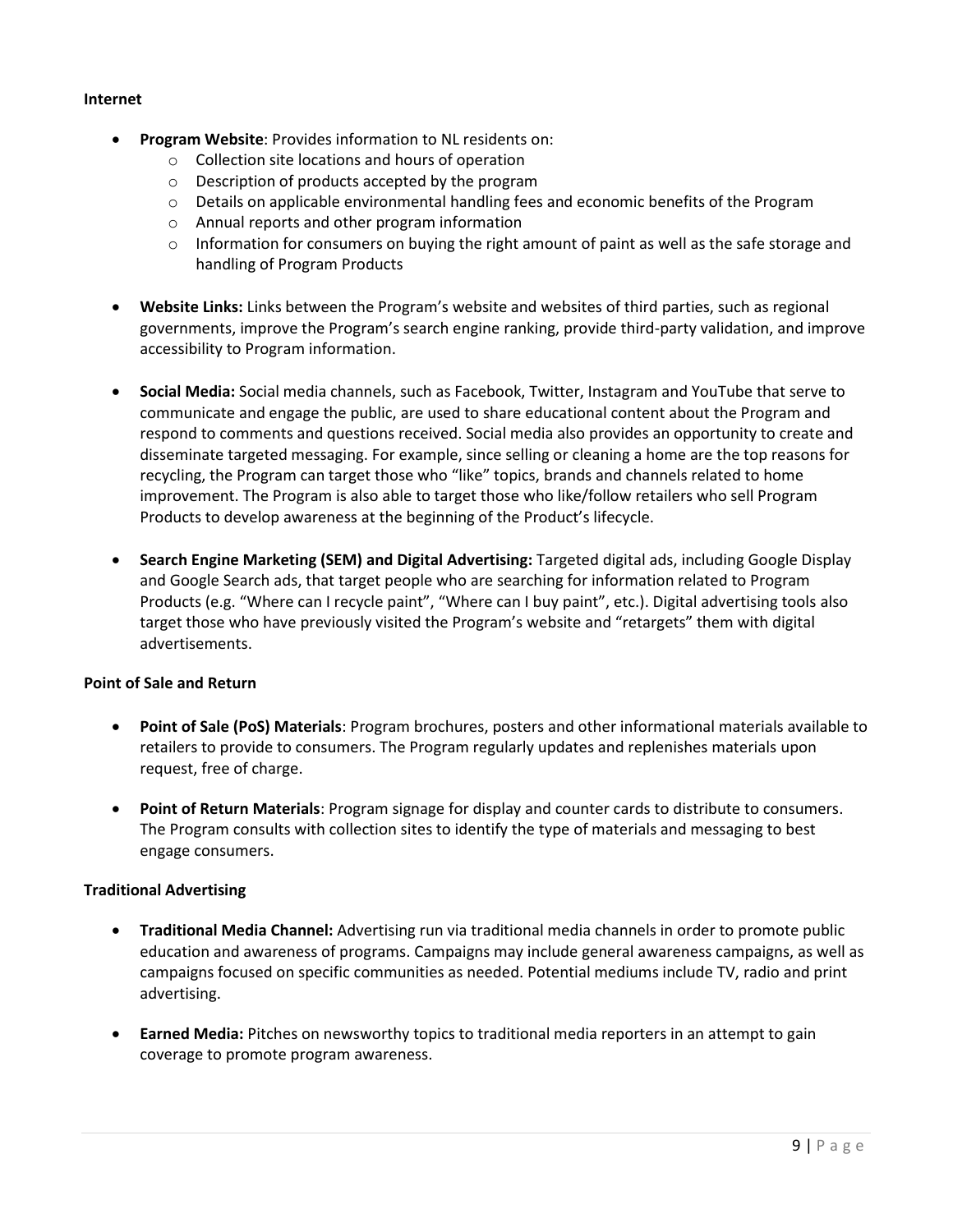#### **9.3 Consumer Awareness**

In order to measure the awareness of the Program, PCA utilizes a third party research firm to conduct biannual consumer awareness surveys that gauge consumer awareness of recycling options for paint. Surveys are conducted in a manner that recognizes the demographic distribution of the provincial population.

PCA has conducted three consumer awareness surveys since Program inception. As expected with a new program, awareness levels have increased significantly since inception, reflecting the efficiency of the Program's communication tactics.

Taking into account the many considerations detailed above, the Program expects to see continued growth in consumer awareness. It is PCA's aim to achieve steady incremental growth in awareness throughout the term of this Plan, maintaining an awareness level between 60-70% by 2022. Providing a range takes into account fluctuations from year to year, margins of error in consumer awareness surveys and fluctuations in Program revenues.

PCA will continue to conduct public awareness surveys every two years to monitor consumer awareness levels. Awareness levels, along with an overview of the survey methodology, will be published in the Program's annual report.

#### **9.4 Strategic Directions**

PCA will continue to build upon the communications methods developed since inception of the Program by introducing the following tactics.

**a) Ensure relevance of messaging**. PCA aims to speak to its audiences in a tailored manner based on available demographic information.

**b) Educate before, during and after purchase.** Educating the general public (whether likely paint users or not) is critical to ensuring general understanding that paint can, and should, be recycled. The Program also aims to educate directly relevant audiences at point of sale and after purchase to ensure they are educated at all stages of product engagement. This ensures maximum opportunity for education.

**c) Collaborate with industry stakeholders.** Service partners, government groups, industry and trade organizations, MMSB, and other product stewards offer opportunity to collaborate to promote recycling. The Program will work to create synergies wherever possible in order to maximize in-market presence and reach of message.

**d) Promote website as central information hub.** The Program website houses all core content that consumers and stakeholders need to know about the Program and can be accessed whether they are at home, work or on the move. The primary call-to-action of communications efforts is to drive stakeholders to the website to access such information, such as the collection site locator and the accepted products guide.

**e) Go where the people are looking for information.** While the majority of Newfoundlanders said they learned about the Program through word of mouth, the second highest source of awareness was traditional media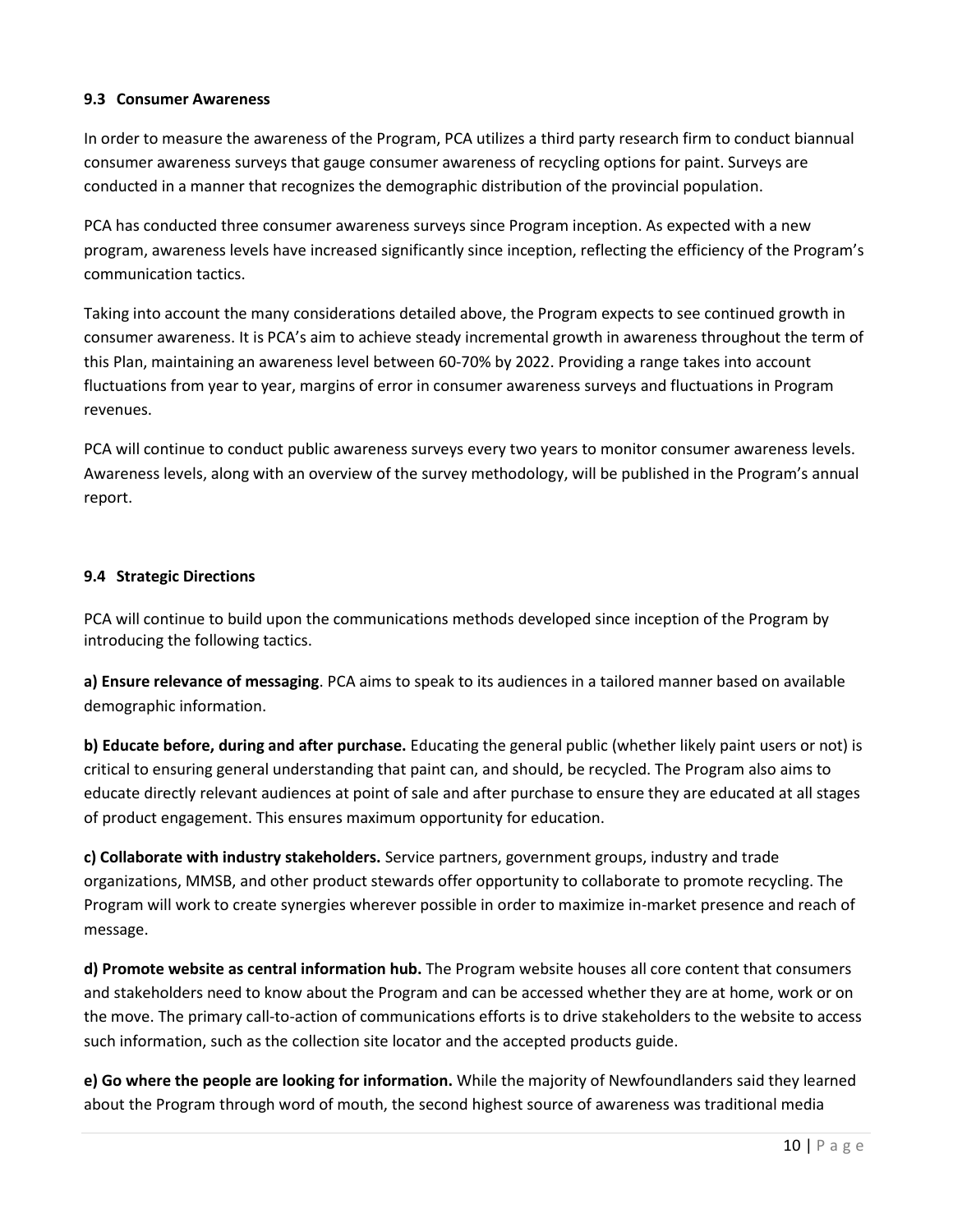advertising (print, TV and radio), followed by internet and social media. As such, PCA ensures a multi-channel approach to consumer awareness

# <span id="page-12-0"></span>**10. Collection and Transportation System**

#### **Regulatory Requirement**

*31.6(h): the establishment of return collection facilities that will ensure reasonable and free consumer access for the return of waste paint and paint containers*

#### <span id="page-12-1"></span>**10.1Collection System**

PCA does not directly own or manage any collection sites, but rather contracts with collection sites such as paint retailers, Green Depots, local government recycling centres, transfer stations and landfills. In 2015, the Program offered 57 permanent, year round collection sites in Newfoundland and Labrador providing free and convenient locations for consumers to drop off unwanted Program Products. Twenty collection sites offered Paint Reuse as well. A complete list of collection sites is available on the Program's website.

The Program will continue to maintain permanent collection sites in or near the following seventeen communities as prescribed my MMSB, including three locations in St. John's:

| <b>Bay Roberts</b>          | Gander                 | Mount Pearl              |  |
|-----------------------------|------------------------|--------------------------|--|
| Carbonear                   | <b>Grand Falls</b>     | Port Aux Basques         |  |
| Clarenville                 | Happy Valley-Goose Bay | Port Aux Choix           |  |
| <b>Conception Bay South</b> | Labrador West          | St. John's (3 locations) |  |
| Corner Brook                | Lewisporte             | Stephenville             |  |
| Deer Lake                   | Marystown              |                          |  |

The Program will continue to provide collection service in the form of either a permanent site or a collection event in or near the following additional 31 communities as prescribed by MMSB:

| <b>Baie Verte</b>   | Hopedale          | Rigolet              |  |
|---------------------|-------------------|----------------------|--|
| <b>Black Tickle</b> | La Scie           | Riverhead            |  |
| <b>Bonavista</b>    | L'Anse au Loup    | Robert's Arm         |  |
| Botwood             | Makkovik          | Rocky Harbour        |  |
| <b>Burgeo</b>       | Mary's Harbour    | Springdale           |  |
| Cartwright          | Nain              | St. Alban's/Milltown |  |
| Charlottetown       | New Wes Valley    | St. Anthony          |  |
| Dunville            | New Wold Island   | St. Lewis            |  |
| Fogo                | Pasadena          | Twillingate          |  |
| Gambo               | Port Hope Simpson |                      |  |
| Glovertown          | Postville         |                      |  |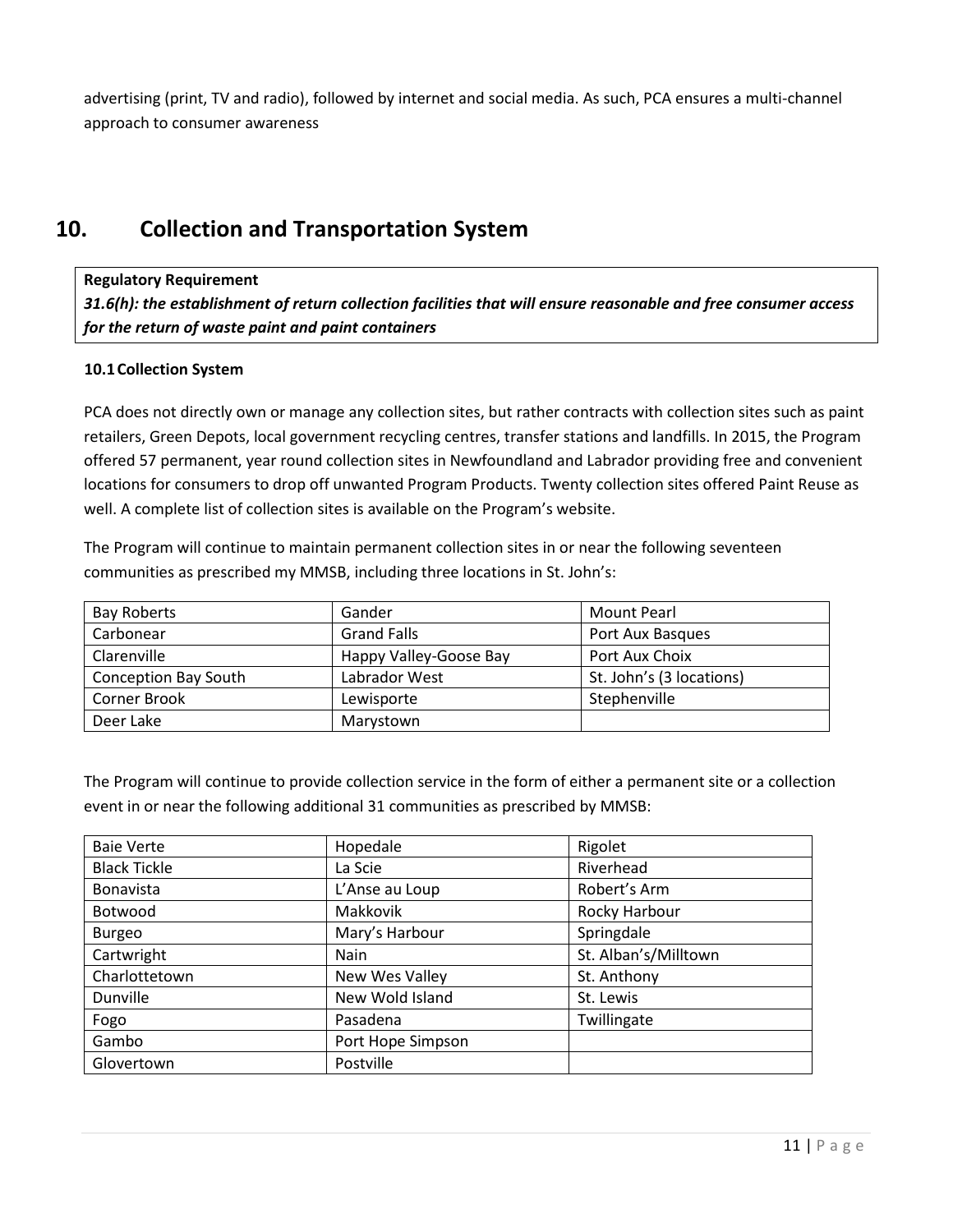For targeted communities in remote areas serviced by collection events that have experienced low historic collection volumes in the past, the Program will assess the need for maintaining collection services in each of these communities on an ongoing basis. Program research indicates that in some remote communities residents tend to do a great job of using up all their paint, leaving very little to return, and hence no demand for the collection service.

In addition, collection sites that are capable of handling large volumes are designated as "preferred collection sites" for commercial painters. Consumers are requested to provide advance notice of large volumes to ensure collection sites are able to properly receive, handle and store product at the collection site.

The Program will continue to monitor accessibility for residents throughout Newfoundland and Labrador and where gaps are identified, will assess and determine if strategies to improve accessibility is required, in consultation with MMSB. To augment the permanent collection network, the Program will continue to evaluate and consider other opportunities such as:

- Program-sponsored collection events, possibly in partnership with a retailer, local government or other stewardship agencies, where feasible and deemed necessary
- Participating in joint collection events with other organizations and programs

#### <span id="page-13-0"></span>**10.1.1 Collection Site Procedures**

The Program enters into contracts with each collection site, which covers respective roles and responsibilities. A collection site procedures manual is maintained by PCA and distributed to all collection sites and communities that host collection events. The manual includes information on the following:

- Management requirements
- Program Product information
- Collection site requirements
- Operational procedures
- Reporting requirements

The Program coordinates transportation logistics for the collection system, arranging the drop off of empty collection containers and pick up of full containers. The Program will strive to visit all collection sites bi-annually to ensure adequate training and performance.

#### <span id="page-13-1"></span>**10.2 Transportation and Consolidation**

Transporters contracted by the Program attend each collection site to pick up full collection containers of collected paint, and to drop off empty collection containers and any related supplies.

Full paint collection containers are transported to a consolidation hub where full trailer loads are assembled for transport to the processor. Emptied collection containers are stored for redistribution to collection sites.

The Program's shipping documentation is available to MMSB upon request.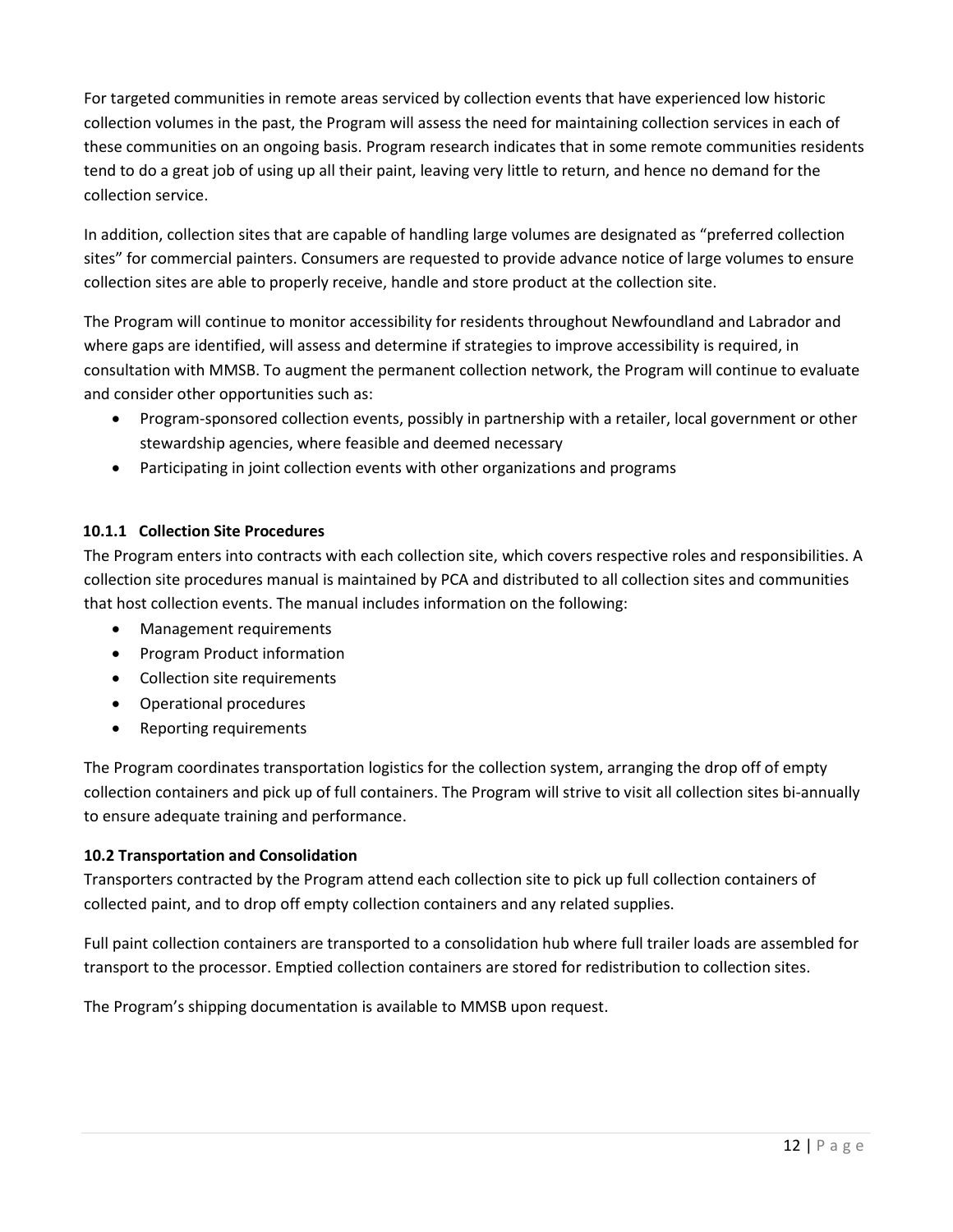#### <span id="page-14-0"></span>**10.3 Risk Management**

PCA has an approved environmental management plan with the NL Department of Environment and Conservation, which satisfies the Province's regulatory requirements related to the collection and transportation of waste paint.

PCA is cognizant of the need to minimize the potential for environmental incidents when handling waste paint. PCA works with its partners (collection sites, transporters and processors) to ensure compliance with environmental regulations and best environmental practices with respect to the collection, transportation and consolidation of leftover paint.

The Program's environmental risk management system includes:

- System wide shipping documentation
- Tracking of individual shipments from point of collection to recycling and disposal
- Requirement of certificates of disposal and recycling
- Use of only reputable recyclers
- Due diligence reviews of collection sites to ensure compliance
- Development of "recycler standards" as necessary
- Development of best management practices, including training, reporting and guidelines etc. for collection sites and transporters
- Maintenance of an environmental impairment insurance policy

In addition, processors and recyclers are required to track residual volumes collected and how those volumes are managed, with the exception of paint aerosol volumes which are estimated based on data from other programs. The information provided is used for tracking and auditing purposes.

### <span id="page-14-1"></span>**11. Independent Assessment of Plan Performance**

**Regulatory Requirement**

*31.6(i): the assessment of the performance of the brand owner's plan by an independent auditor*

According to the requirements of MMSB, an annual assessment of the performance of the Program will be conducted by MMSB and PCA following the year end.

### <span id="page-14-2"></span>**12. Performance Measurements**

**Regulatory Requirement** *31.6(c): the brand owner's expected capture rate 31.6(d): the brand owner's plan for achieving at least a 70% reuse rate*

Measuring a program's performance requires a range of performance indicators and trends to be taken into consideration, depending on the product. As noted previously, unlike some traditionally stewarded products,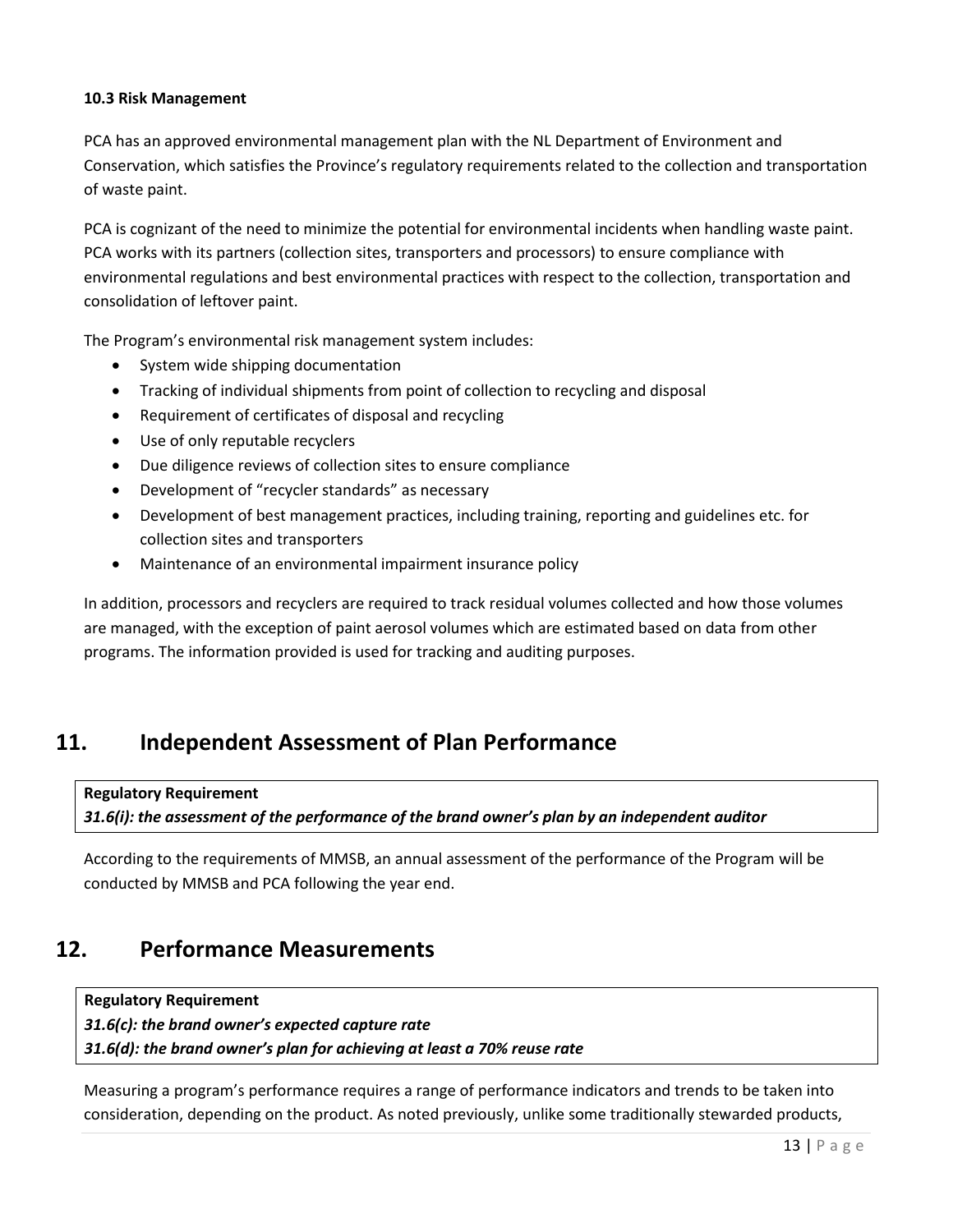which are durable or consumed frequently, such as electronics and beverage containers, paint is a consumable product that is used infrequently by consumers. In addition, consumers do not immediately view leftover paint as a waste product requiring disposal. Program performance is also a function of program longevity and in some cases, performance measures are influenced by factors beyond a program's control, such as market conditions and changes in consumer behaviour. Recognizing these limitations, PCA will report on the following measures on an annual basis:

- Residual Recovery Volume
- Recovery Rate
- Tubskid Count

#### <span id="page-15-0"></span>**12.1Residual Recovery Volume**

Reference to volumes of residuals collected as a measure of Program performance presents some unique challenges in the context of paint products. Unlike some other stewarded products, such as tires, and electronics, Program Products are consumable products that don't necessarily have an expiry date after which they are no longer usable. Studies have shown that residents tend to keep Program Products in their possession for years after initial use. Program Product is only considered waste at the point where the consumer no longer values it or determines they no longer have any use for it. Factors such as the consumable nature of the product, varied product life expectancy, and consumer behavior make it difficult to evaluate program performance based on residual volumes.

Residual recovery volume (RRV) represents the actual quantity of residual paint collected by the Program, measured in litres. In the context of paint, both an increase and decrease in RRV can suggest improvements in Program performance. An increase in RRV shows that more paint is being recovered. However, a decrease in RRV can be an indication that consumers are being more efficient in the use of their paint and exercising the B.U.D. rule. Therefore, while RRV is acknowledged as an important indicator of program performance, it must not be evaluated in isolation but in context with other metrics, such as the accessibility of the network and consumer awareness. As detailed in section [0](#page-8-2) an[d 10,](#page-12-0) the Program exceeds expectations in term of accessibility and continues to show growth in consumer awareness. PCA will continue to analyze these metrics to continuously improve the Program.

[Table 2](#page-15-1) indicates recovered volumes and recovery rates since the start of the Program. The Program will continue to report the residual recovery volumes in the annual report.

<span id="page-15-1"></span>

| Table 2: NL Paint Sales, Residual Recovery Volume and Recovery Rate |  |
|---------------------------------------------------------------------|--|
|---------------------------------------------------------------------|--|

|                                        | $2012*$                  | 2013      | 2014      | 2015      | 2016      |
|----------------------------------------|--------------------------|-----------|-----------|-----------|-----------|
| Sales (L)                              | 2,882,235                | 4,258,282 | 3,918,948 | 3,704,464 | 3,654,562 |
| <b>Residual Recovery Volume</b><br>(L) | 82,565                   | 161,083   | 133,019   | 162,901   | 173,109   |
| Recovery Rate (%)                      | 2.8%                     | 3.7%      | 3.4%      | 4.4%      | 4.7%      |
| Change $y/y$ (%)                       | $\overline{\phantom{0}}$ | 0.9       | $-0.3$    | 0.9       | 0.3       |

\* 2012 was a partial year. The Program began in April 2012.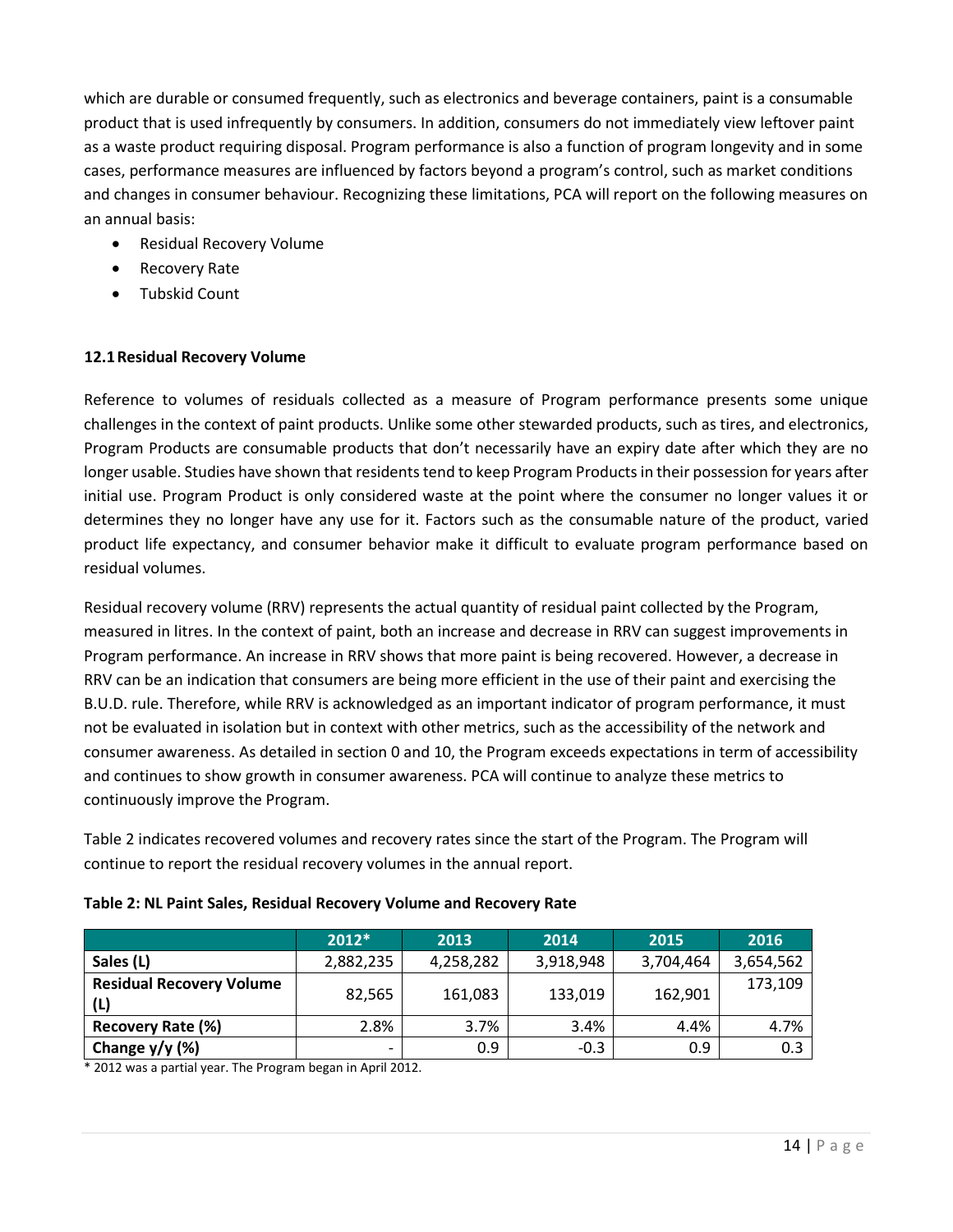#### <span id="page-16-0"></span>**12.2Recovery Rate**

The recovery rate compares the volume of product collected in a given year to the volume of product sold in that same year:

Recovery Rate = Litres of paint collected

Litres of paint sold

The quantity of paint collected is derived from collection and processing data. The quantity of paint sold is determined from sales reports provided by Program members.

While recovery rate is acknowledged as an important indicator of program performance, there are several important reasons to evaluate it in context, not in isolation. It is in fact a ratio of two values which can be influenced by different factors in a given year, such as population change, market conditions and consumer purchasing behaviour. Despite a higher recovery volume and consumer awareness in a given year, the recovery rate can decline in comparison to previous years if sales have increased at a higher rate. On the other hand, a decrease in recovery rate may reflect improved program performance if consumers are using paint more efficiently. It is important to look at trends over time. For instance, the recovery rate for the New Brunswick PaintRecycle program decreased by 0.7 per cent between 2011 and 2013 despite a four per cent increase in the level of consumer awareness during the same period. In the context of Newfoundland and Labrador, lower recovery rates compared to other provinces may reflect a better utilization by consumers of the purchased product.

In this context, the Program will report the recovery rate on an annual basis, aiming for an average 0.25% annual increase from the 2016 baseline year rate of 4.7%, resulting in a 6.2% annual recovery rate in 2022.

Although Regulation requires the Program to report out on capture rate<sup>1</sup>, it is not a metric used to gauge program performance for several reasons. First, it is difficult to determine the quantity of leftover paint available to collect with any precision because paint is a consumable product. Second, consumers often store leftover paint for years before they decide it is a waste material requiring disposal, and even then the paint may remain in storage for a considerable period of time until the consumer has a change of circumstances, such as the sale of a residence.

#### <span id="page-16-1"></span>**12.3Tubskid Count**

The Program utilizes plastic reusable pallet sized containers for the collection and transportation of leftover paint, as shown in the photograph below. Tubskid volume provides an alternative volumetric measure of the recovered product. As with other indicators, tubskid count should be used in combination with other measures to assess program performance. For example, the Program collected fewer tubskids in 2015 compared to 2014, however the residual recovery volume was higher in 2015 than 2014. As with recovery rate, tubskid count can fluctuate year to year based on factors beyond the Program's control, including market conditions and

 $\ddot{\phantom{a}}$ <sup>1</sup> "Capture rate" compares the volume of paint recovered against the volume of paint "available to collect" (i.e. the amount of waste paint estimated to exist in the marketplace in that year).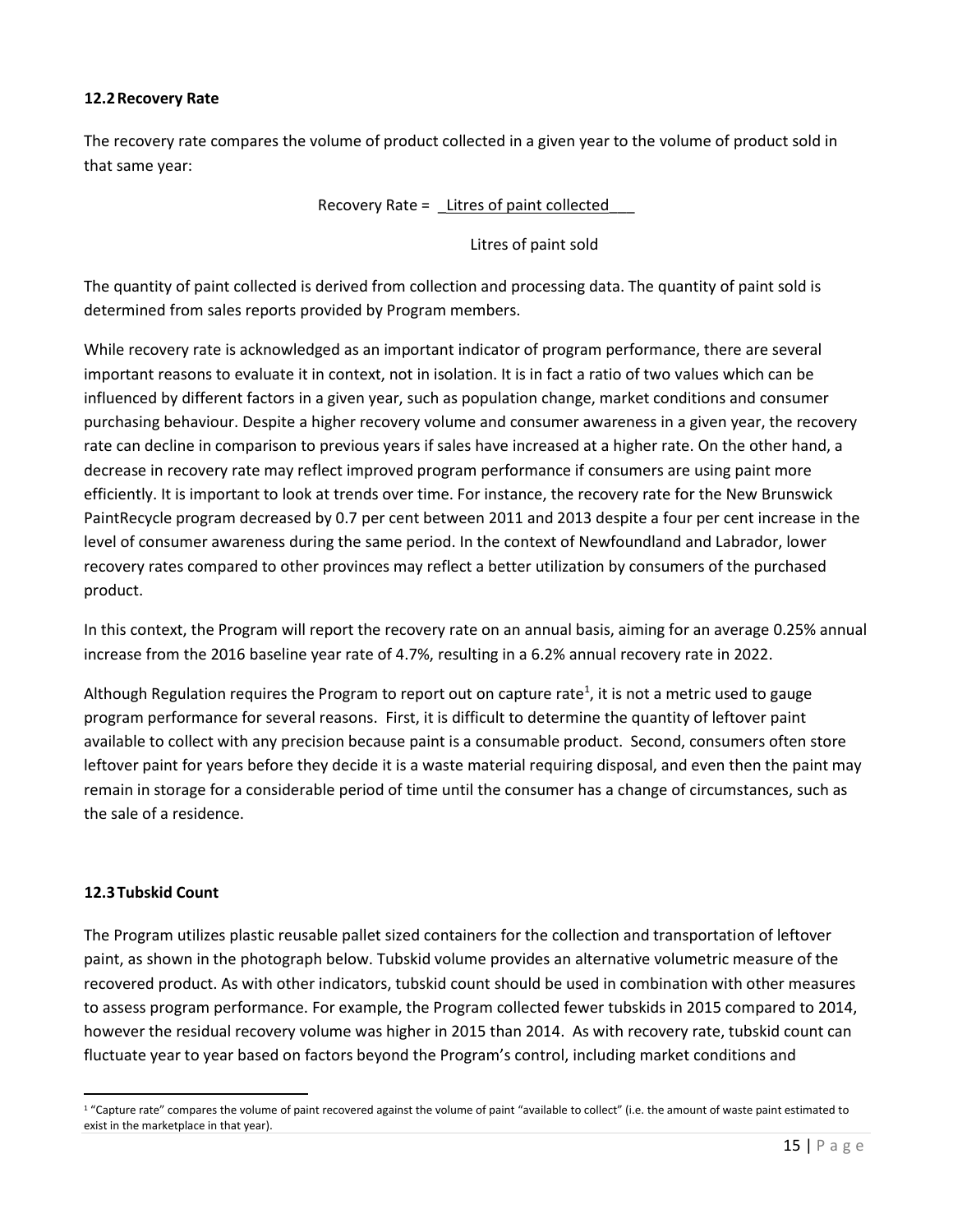consumer behaviour. The Program will report out on the number of tubskids collected annually by collection sites and by collection events organized by PCA.

**Figure 1: Tubskid of collected paint**



#### <span id="page-17-0"></span>**12.4Reuse Rate**

The Regulation requires that the Program must achieve an annual 70% Reuse Rate. Section 31.1 of the Regulation defines Reuse Rate as "the amount of paint (excluding containers) reused under a paint stewardship plan divided by the amount of paint (excluding containers) collected that may be reused, expressed as a percentage". With respect to waste paint, the term "reuse" includes any paint that is capable of being used by a consumer as paint:

Reuse Rate =  $\leq$  Reuse volume (Paint Reuse) + volume of paint recycled Total volume of paint processed

Factors that can affect the Reuse Rate include:

- Condition of returned paint
- Capacity of paint reprocessing facilities
- Current technology for reprocessing paint
- Markets for recycled paint

The Program uses "paint volume processed" instead of "residual recovery volume" in order to calculate the reuse rate. Paint volume processed reflects the actual volume of paint either donated without processing for reuse, or processed for recycling as paint during a given period whereas residual recovery volume is limited to the actual amount of paint recovered from paint cans. Residual recovery volume is also not used to calculate the reuse rate because not all the paint that is collected in one year is necessarily processed in that same year.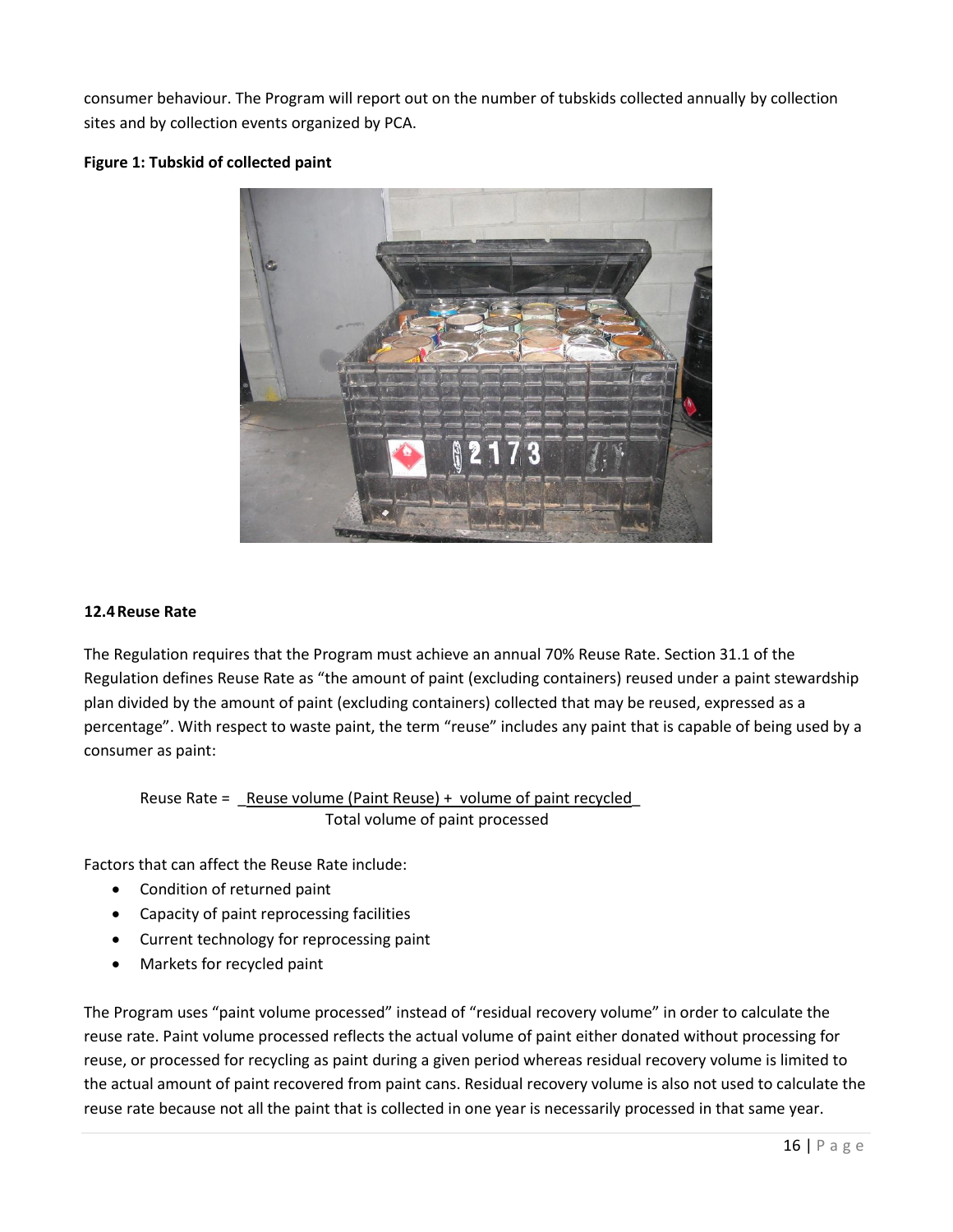# <span id="page-18-0"></span>**13. Annual Report**

As required under Section 31.12 of the Regulation, the Program reports on each of the following measures on an annual basis:

- The total amount of waste paint collected in the province by the brand owner;
- The total amount of waste paint processed or in storage;
- The percentage of waste paint collected that was reused, recycled, contained, or otherwise treated;
- A description of the types of processes utilized to reuse, recycle, contain, or otherwise treat or dispose of waste paint;
- A description of efforts to redesign paint products to improve reusability and recyclability;
- The location of all return collection facilities;
- The location of consumer information, educational materials and strategies adopted by the brand owner;
- The annual financial statements prepared by an independent auditor of the revenues received and the expenditures incurred by the paint stewardship plan;
- An assessment of the performance of the brand owner's plan prepared in partnership with the board; and
- Other information requested by the board that relates to the paint stewardship plan.

In addition, the Program will report year over year results on the following items:

- The number of Brand Owners registered with the Program;
- The volume of paint sold, collected and the corresponding recovery rate;
- The volume and percentage of paint processed by each product management method;
- Summary financials, including annual surplus/deficit, as shown in Appendix A below;
- The total number of collection site visits completed during the year and any significant findings; and
- The percentage of non-program products collected with Program Products (by units).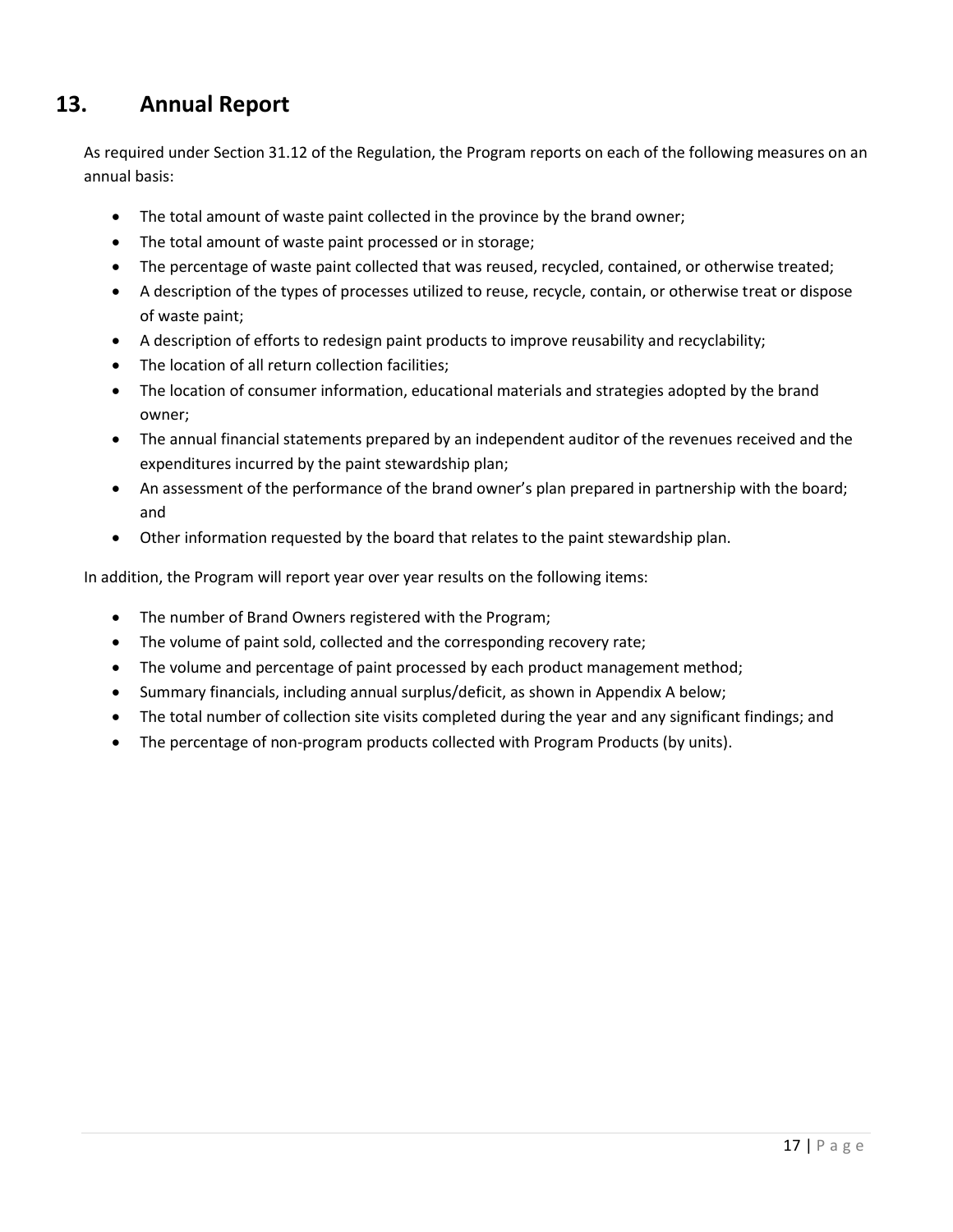### <span id="page-19-0"></span>**Appendix A – 2016 Program Finance**

|                                            |    | 2016    |
|--------------------------------------------|----|---------|
| <b>Program Revenues</b>                    | \$ | 806,191 |
| <b>Program Expenses</b>                    |    |         |
| Collection                                 | \$ | 62,170  |
| Transportation                             | \$ | 182,673 |
| Processing                                 | \$ | 303,200 |
| Communications                             | \$ | 63,126  |
| Administration                             | \$ | 82,395  |
| Regulatory                                 | \$ | 7,172   |
| <b>Total Program Expenses</b>              |    | 700,736 |
| <b>Surplus / (Deficit) from Operations</b> |    | 105,455 |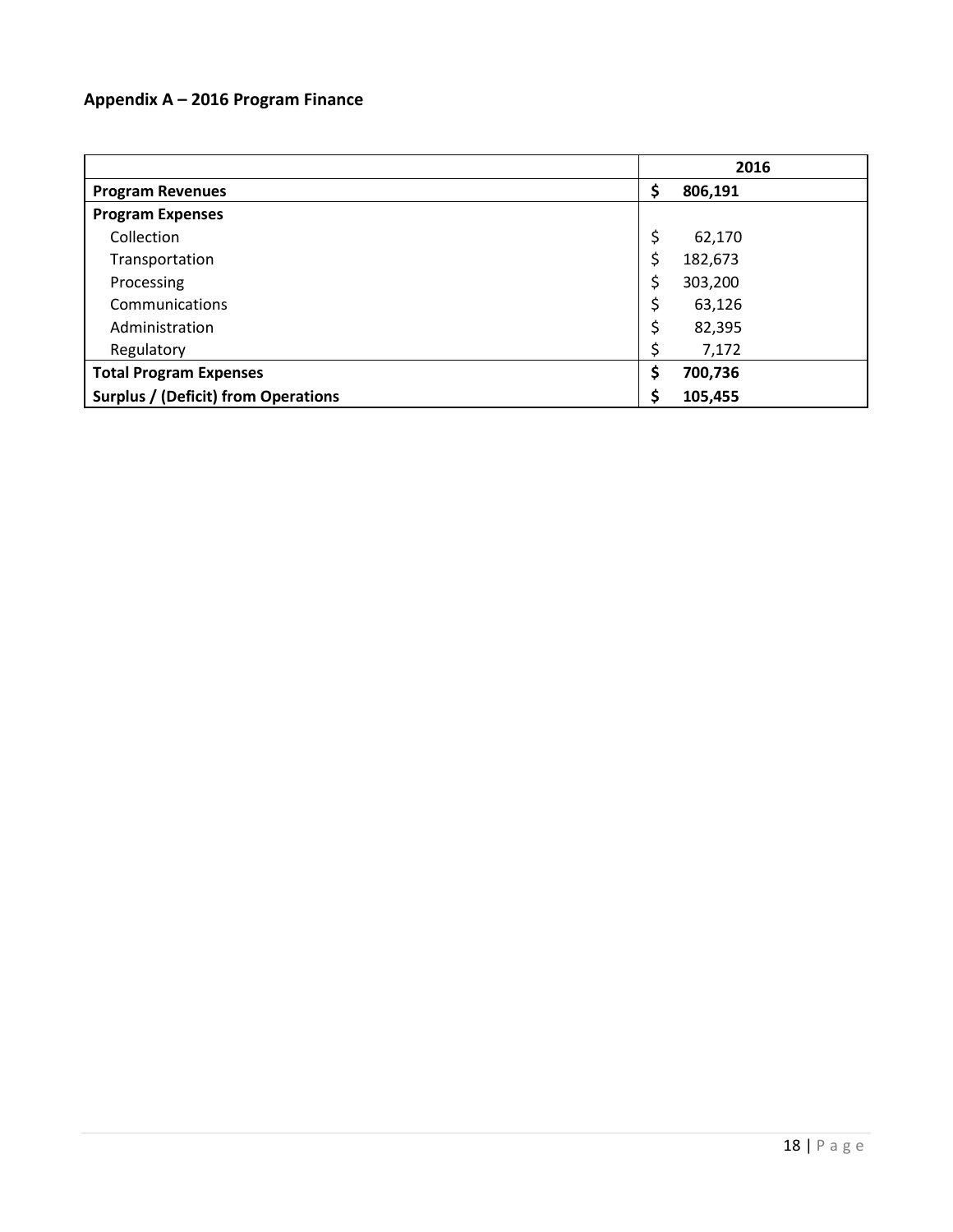### <span id="page-20-0"></span>**Appendix** B – **Newfoundland and Labrador Brand Owners**

List of 63 brand owners who have appointed Product Care Association as their Agent for the Newfoundland and Labrador Paint Stewardship Program, as of March 13, 2017.

| Pro Form Products Limited              | Les Produits Techni-Seal Inc.        |
|----------------------------------------|--------------------------------------|
|                                        | Saman Corporation (3777472 Canada    |
|                                        |                                      |
| 7594828 Canada inc. (o/a Ace Canada)   | Inc.)                                |
| WalMart Canada Corp                    | Sika Canada Inc.                     |
|                                        |                                      |
| Kleen-Flo Tumbler Industries Ltd.      | Calibre Environmental                |
|                                        |                                      |
| Dynamic Paint Products Inc.            | The North West Company LP            |
| Cloverdale Paint Inc.                  | Sansin Corporation                   |
|                                        |                                      |
| Behr Process Corp.                     | Laurentide re-sources Inc            |
|                                        |                                      |
|                                        |                                      |
| Benjamin Moore & Co. Ltd.              | <b>Kent Building Supplies</b>        |
| Acklands-Grainger Inc                  | Peintures MF Inc.                    |
|                                        |                                      |
| The Sherwin-Williams Co.               |                                      |
|                                        | Produits de Plancher Finitec Inc     |
|                                        |                                      |
| Home Hardware Stores Limited           | Alexandria Moulding                  |
|                                        |                                      |
| Canadian Tire Corporation, Ltd.        | <b>Wood Essence Distributing</b>     |
|                                        |                                      |
| <b>General Motors Corporation</b>      | <b>Denalt Paints Ltd</b>             |
|                                        |                                      |
| Princess Auto Ltd.                     | 1439174 Ontario Ltd dba NLS Products |
|                                        |                                      |
| Plasti Kote Co., Inc. (Valspar)        | <b>BASF - The Chemical Company</b>   |
|                                        |                                      |
| RONA Inc.                              | PPG Industries Inc. (Vanex Inc)      |
|                                        |                                      |
| Home Depot of Canada Inc               | Loop Recycled Products Inc.          |
|                                        |                                      |
| PPG Architectural Coatings Canada Inc. | <b>Country Chic Paint</b>            |
|                                        |                                      |
| Michaels Stores Inc.                   | Motion Industries (Canada), Inc.     |
|                                        |                                      |
| John Deere Canada ULC                  | Soprema Inc.                         |
|                                        |                                      |
|                                        |                                      |
| Fastenal Canada Ltd                    | Kubota Canada Ltd                    |
|                                        |                                      |